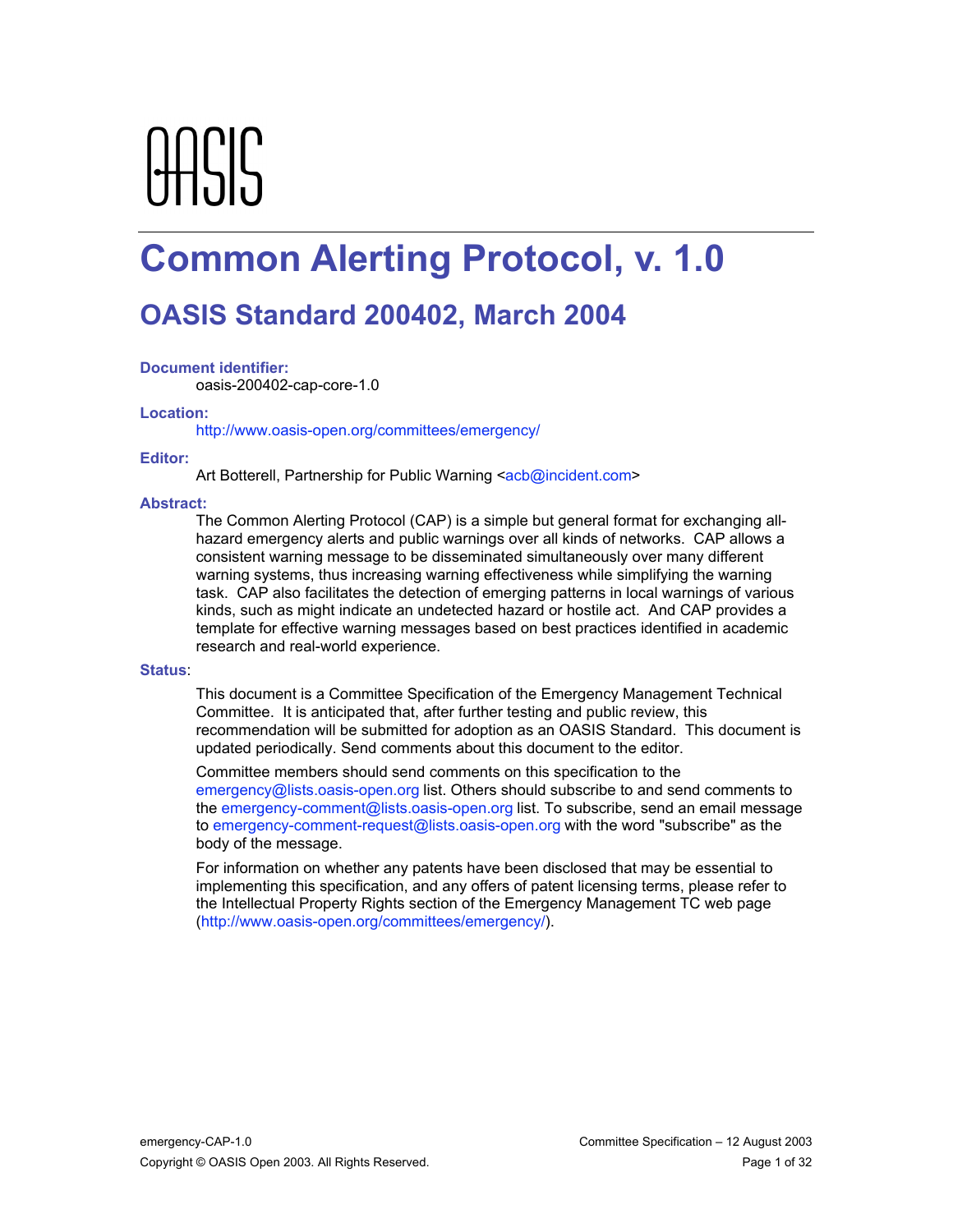# **Table of Contents**

| $1_{-}$                                                                       |  |
|-------------------------------------------------------------------------------|--|
| 1.1.                                                                          |  |
| 1.2.                                                                          |  |
| 1.3.                                                                          |  |
| 1.3.1                                                                         |  |
| 1.3.2.                                                                        |  |
| 1, 3, 3,                                                                      |  |
| 1.3.4.                                                                        |  |
| 1.4.                                                                          |  |
| 1.5.                                                                          |  |
| 1.6.                                                                          |  |
| 2.                                                                            |  |
| 2.1.                                                                          |  |
| 2.2.                                                                          |  |
| 2.3.                                                                          |  |
| 2.3.1.                                                                        |  |
| 2.3.2                                                                         |  |
| 2.3.3.                                                                        |  |
| 2.3.4.                                                                        |  |
| 2.3.5.                                                                        |  |
| 3.                                                                            |  |
| 3.1.                                                                          |  |
| 3.2.                                                                          |  |
| 3.2.1.                                                                        |  |
| 3.2.2.                                                                        |  |
| 3.2.3.                                                                        |  |
| 3.2.4.                                                                        |  |
| 3.3.                                                                          |  |
| 3.3.1.                                                                        |  |
| 3.3.2.                                                                        |  |
| 3.3.3.                                                                        |  |
| 3.4.                                                                          |  |
|                                                                               |  |
|                                                                               |  |
|                                                                               |  |
|                                                                               |  |
|                                                                               |  |
|                                                                               |  |
| B.1. OASIS EMERGENCY MANAGEMENT TECHNICAL COMMITTEE, NOTIFICATION METHODS AND |  |
|                                                                               |  |
|                                                                               |  |
|                                                                               |  |
|                                                                               |  |
|                                                                               |  |
|                                                                               |  |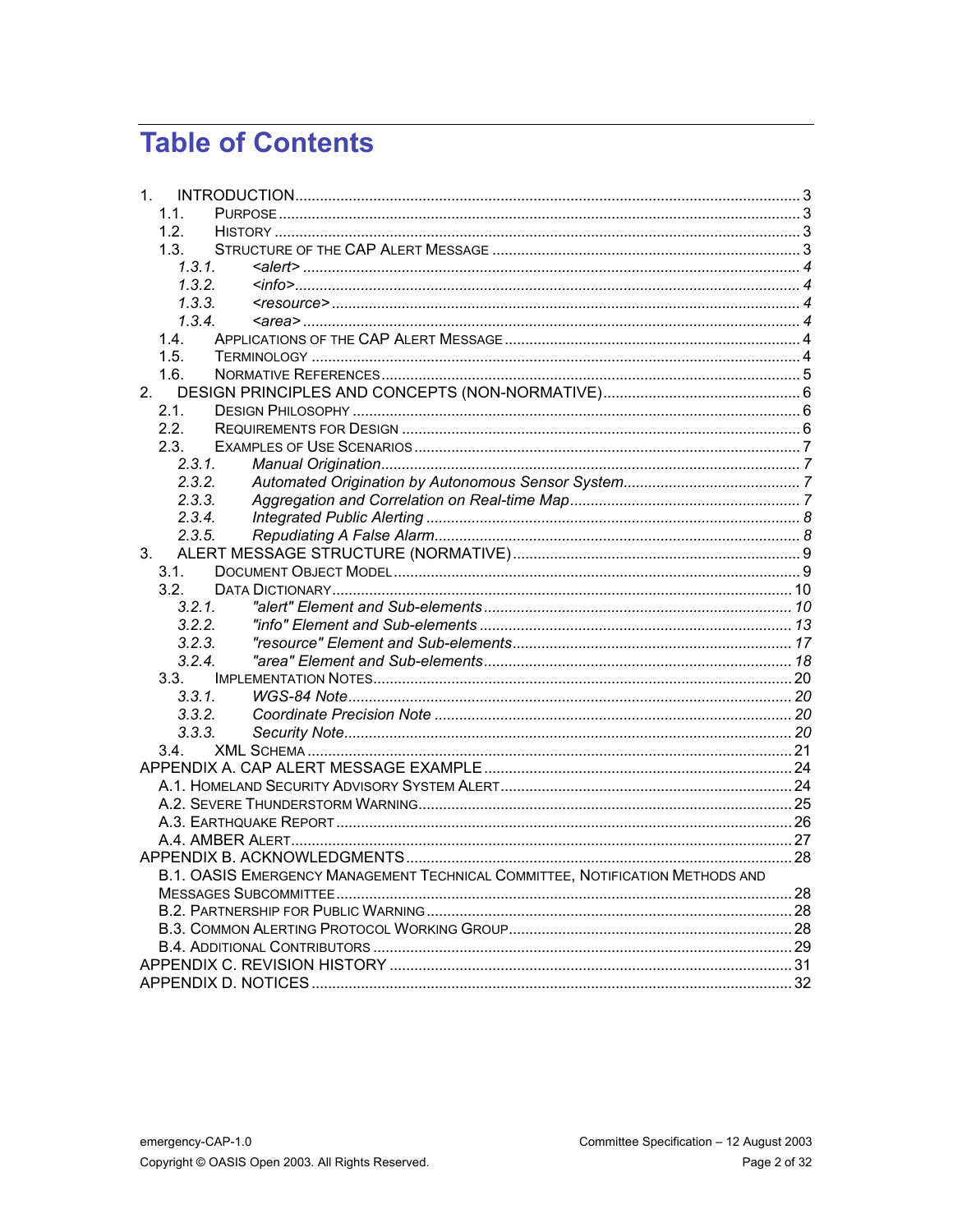# **1. Introduction**

## **1.1. Purpose**

The Common Alerting Protocol (CAP) provides an open, non-proprietary digital message format for all types of alerts and notifications. The CAP format is compatible with emerging techniques, such as Web services, as well as existing formats including the Specific Area Message Encoding (SAME) used for NOAA Weather Radio and the Emergency Alert System, while offering enhanced capabilities that include:

Flexible geographic targeting using latitude/longitude shapes and other geospatial representations in three dimensions;

Multilingual and multi-audience messaging;

Phased and delayed effective times and expirations;

Enhanced message update and cancellation features;

Template support for framing complete and effective warning messages;

Facility for digital encryption and signature capability; and,

Facility for digital images and audio.

Key benefits of CAP will include reduction of costs and operational complexity by eliminating the need for multiple custom software interfaces to the many warning sources and dissemination systems involved in all-hazard warning. The CAP message format can be converted to and from the "native" formats of all kinds of sensor and alerting technologies, forming a basis for a technology-independent national and international "warning internet."

## **1.2. History**

The National Science and Technology Council report on "Effective Disaster Warnings" released in November, 2000 recommended that "a standard method should be developed to collect and relay instantaneously and automatically all types of hazard warnings and reports locally, regionally and nationally for input into a wide variety of dissemination systems."

An international working group of more than 130 emergency managers and information technology and telecommunications experts convened in 2001 and adopted the specific recommendations of the NSTC report as a point of departure for the design of a Common Alerting Protocol (CAP). Their draft went though several revisions and was tested in demonstrations and field trials in Virginia (supported by the ComCARE Alliance) and in California (in cooperation with the California Office of Emergency Services) during 2002 and 2003.

In 2002 the CAP initiative was endorsed by the national non-profit Partnership for Public Warning, which sponsored its contribution in 2003 to the OASIS standards process.

## **1.3. Structure of the CAP Alert Message**

Each CAP Alert Message consists of an <alert> segment, which may contain one or more <info> segments, each of which may include one or more <area> segments. (See the document object model diagram in section 3.1, below.)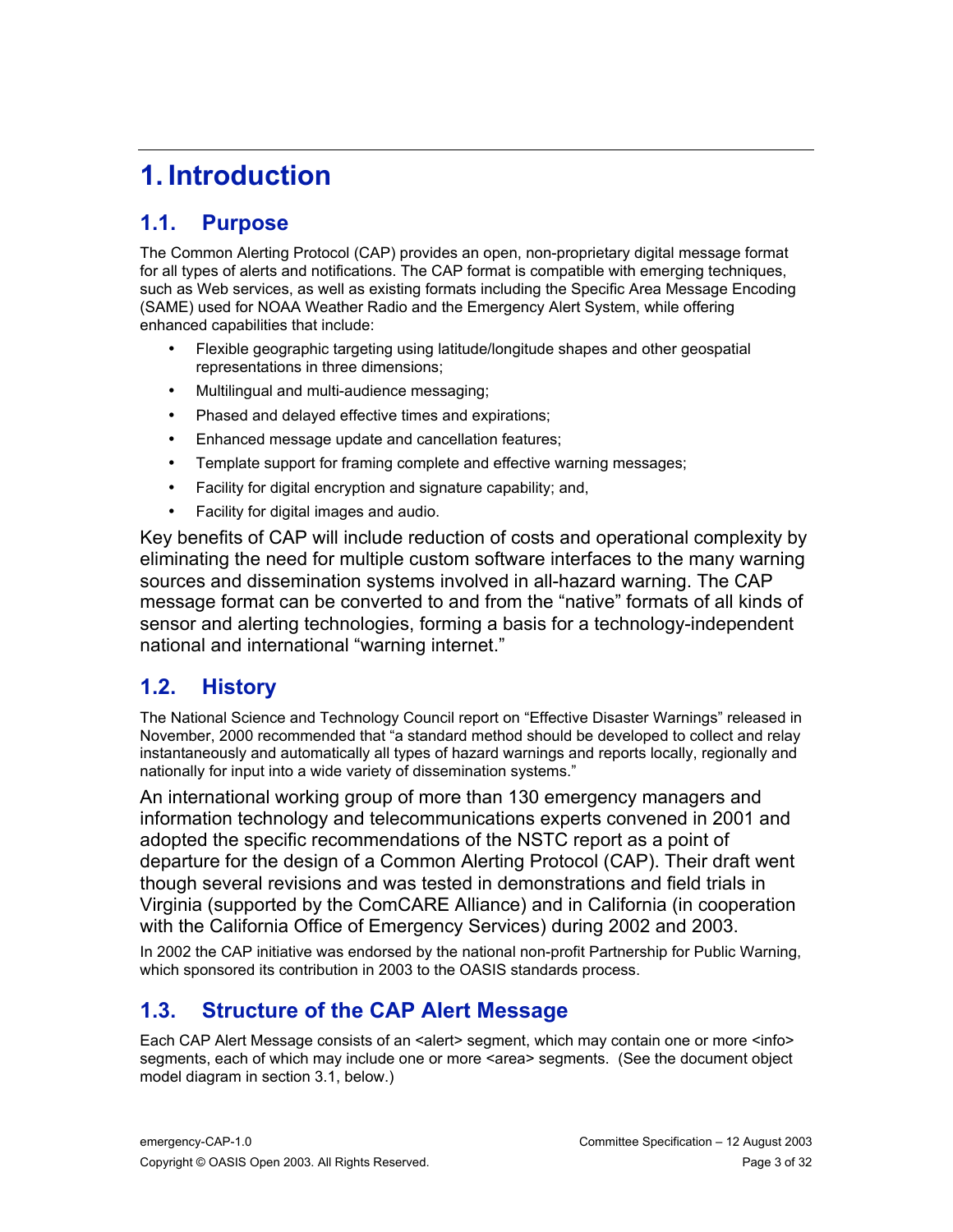#### **1.3.1. <alert>**

The <alert> segment provides basic information about the current message: its purpose, its source and its status, as well as unique identifier for the current message and links to any other, related messages. An <alert> segment may be used alone for message acknowledgements, cancellations or other system functions, but most <alert> segments will include at least one <info> segment.

#### **1.3.2. <info>**

The <info> segment describes an anticipated or actual event in terms of its urgency (time available to prepare), severity (intensity of impact) and certainty (confidence in the observation or prediction), as well as providing both categorical and textual descriptions of the subject event. It may also provide instructions for appropriate response by message recipients and various other details (hazard duration, technical parameters, contact information, links to additional information sources, etc.) Multiple <info> segments may be used to describe differing parameters (e.g., for different probability or intensity "bands") or to provide the information in multiple languages.

#### **1.3.3. <resource>**

The <resource> segment provides an optional reference to additional information related to the <info> segment within which it appears in the form of a digital asset such as an image or audio file.

#### **1.3.4. <area>**

The <area> segment describes a geographic area to which the <info> segment in which it appears applies. Textual and coded descriptions (such as postal codes) are supported, but the preferred representations use geospatial shapes (polygons and circles) and an altitude or altitude range, expressed in standard latitude / longitude / altitude terms in accordance with a specified geospatial datum.

## **1.4. Applications of the CAP Alert Message**

The primary use of the CAP Alert Message is to provide a single input to activate all kinds of alerting and public warning systems. This reduces the workload associated with using multiple warning systems while enhancing technical reliability and target-audience effectiveness. It also helps ensure consistency in the information transmitted over multiple delivery systems, another key to warning effectiveness.

A secondary application of CAP is to normalize warnings from various sources so they can be aggregated and compared in tabular or graphic form as an aid to situational awareness and pattern detection.

Although primarily designed as an interoperability standard for use among warning systems and other emergency information systems, the CAP Alert Message can be delivered directly to alert recipients over various networks, including data broadcasts. Location-aware receiving devices could use the information in a CAP Alert Message to determine, based on their current location, whether that particular message was relevant to their users.

The CAP Alert Message can also be used by sensor systems as a format for reporting significant events to collection and analysis systems and centers.

## **1.5. Terminology**

Within this document the key words *must*, *must not*, *required*, *shall*, *shall not*, *should*, *should not*, *recommended*, *may*, and *optional* in this document are to be interpreted as described in **[RFC2119]**.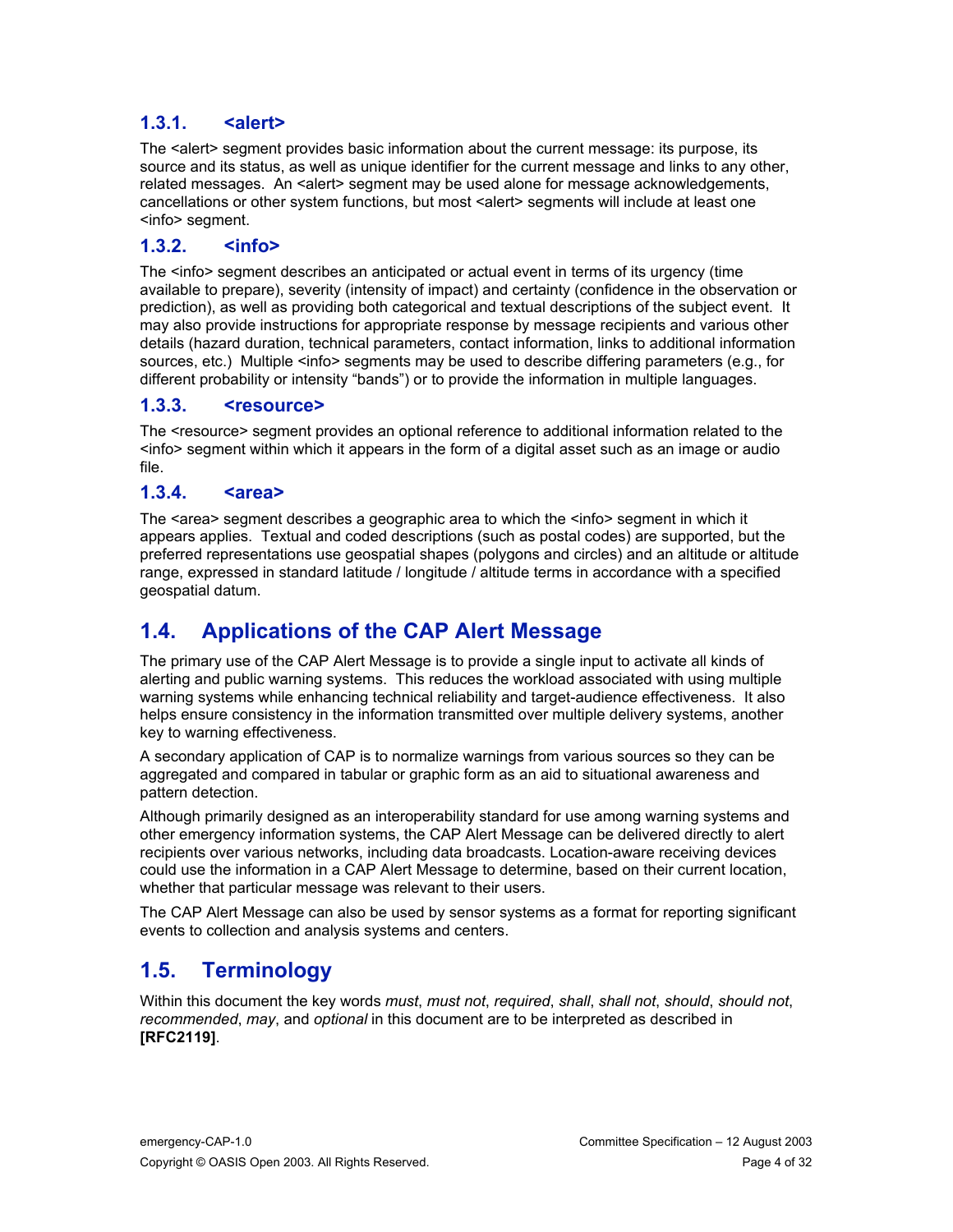# **1.6. Normative References**

**[RFC2119]** S. Bradner, *Key words for use in RFCs to Indicate Requirement Levels*, http://www.ietf.org/rfc/rfc2119.txt, IETF RFC 2119, March 1997.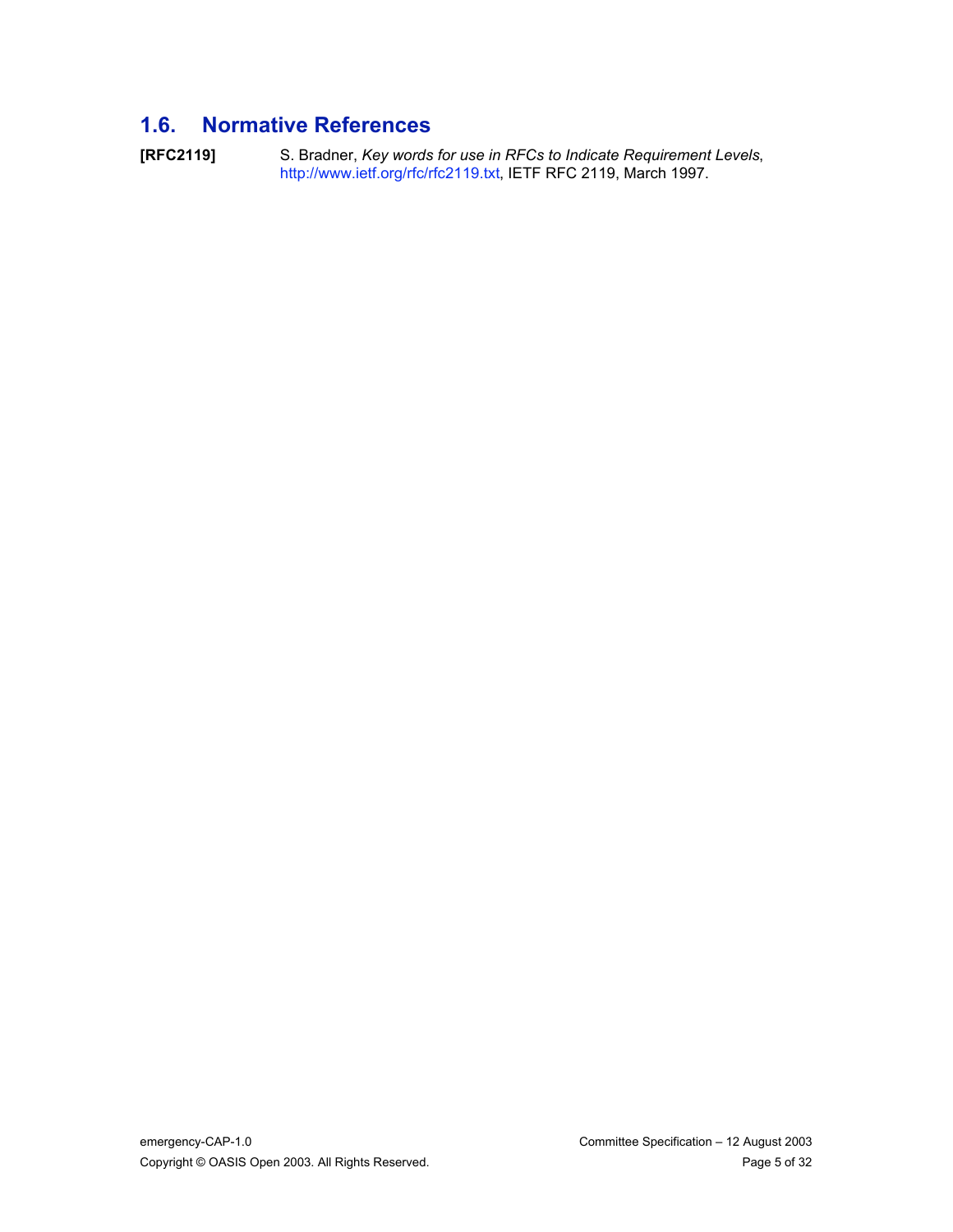# **2. Design Principles and Concepts (nonnormative)**

#### **2.1. Design Philosophy**

Among the principles which guided the design of the CAP Alert Message were:

**Interoperability** – First and foremost, the CAP Alert Message should provide a means for interoperable exchange of alerts and notifications among all kinds of emergency information systems.

**Completeness** – The CAP Alert Message format should provide for all the elements of an effective warning message.

**Simple implementation** – The design should not place undue burdens of complexity on technical implementers.

**Simple XML and portable structure** – Although the primary anticipated use of the CAP Alert Message is as an XML document, the format should remain sufficiently abstract to be adaptable to other coding schemes.

**Multi-use format** – One message schema supports multiple message types (e.g., alert / update / cancellations / acknowledgements / error messages) in various applications (actual / exercise / test / system message.)

**Familiarity** – The data elements and code values should be meaningful to warning originators and non-expert recipients alike.

**Interdisciplinary and international utility** – The design should allow a broad range of applications in public safety and emergency management and allied applications and should be applicable worldwide.

## **2.2. Requirements for Design**

*Note: The following requirements were used as a basis for design and review of the CAP Alert Message format. This list is non-normative and not intended to be exhaustive.*

The Common Alerting Protocol SHOULD:

- 1. Provide a specification for a simple, extensible format for digital representation of warning messages and notifications;
- 2. Enable integration of diverse sensor, threat-evaluation and dissemination systems;
- 3. Be usable over multiple transmission systems, including both TCP/IP-based networks and one-way "broadcast" channels;
- 4. Support credible end-to-end authentication and validation of all messages;
- 5. Provide a unique identifier (e.g., an ID number) for each warning message and for each message originator;
- 6. Provide for multiple message types, such as:
	- a. Warnings
	- b. Acknowledgements
	- c. Expirations and cancellations
	- d. Updates and amendments
	- e. Reports of results from dissemination systems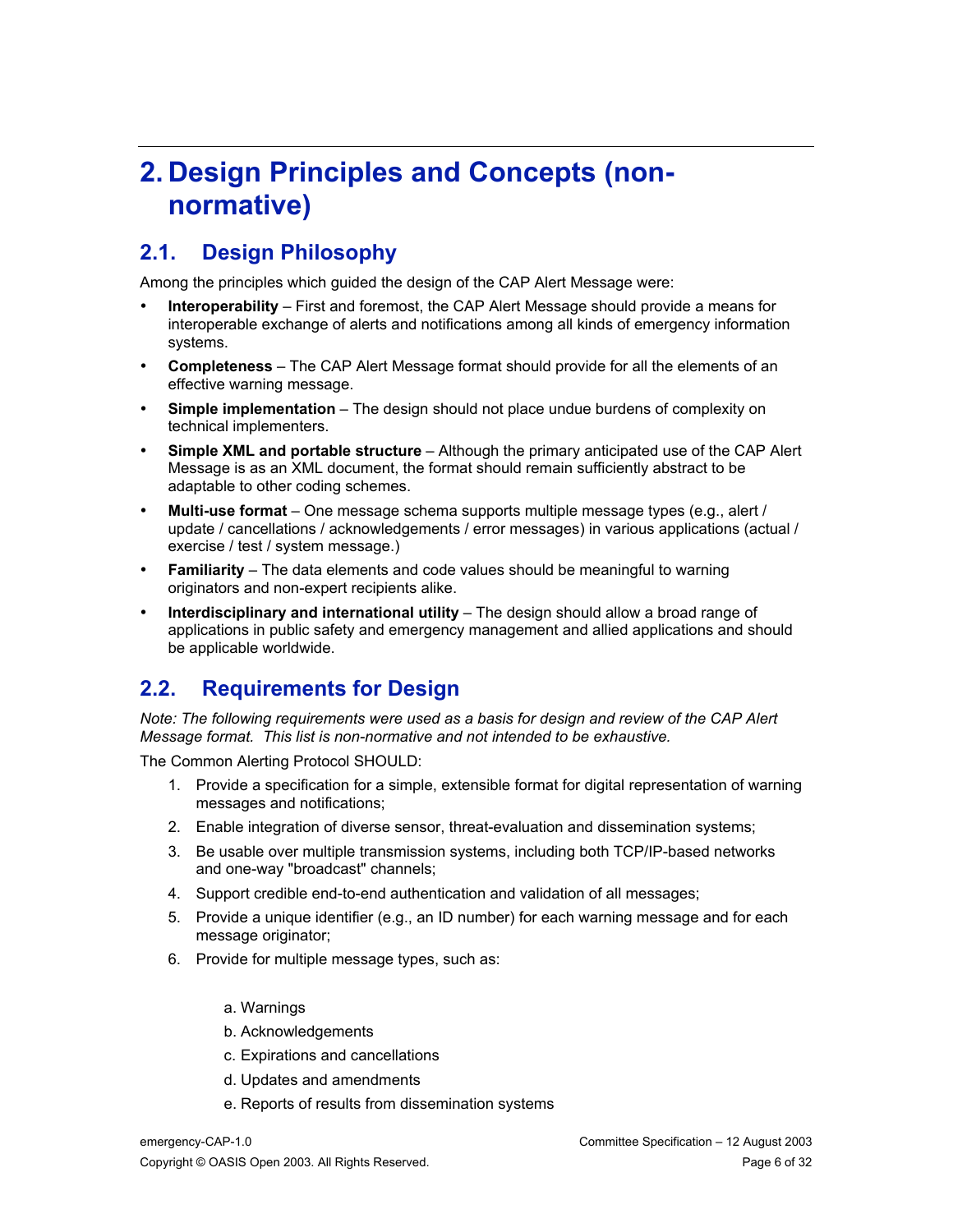- f. Administrative and system messages
- 7. Provide for flexible description of each warning's:
	- a. Geographic targeting
	- b. Level of urgency
	- c. Level of certainty
	- d. Level of threat severity
- 8. Provide a mechanism for referencing supplemental information (e.g., digital audio or image files, additional text);
- 9. Use an established open-standard data representation;
- 10. Be based on a program of real-world cross-platform testing and evaluation;
- 11. Provide a clear basis for certification and further protocol evaluation and improvement; and,
- 12. Provide a clear logical structure that is relevant and clearly applicable to the needs of emergency response and public safety users and warning system operators.

## **2.3. Examples of Use Scenarios**

*Note: The following examples of use scenarios were used as a basis for design and review of the CAP Alert Message format. These scenarios are non-normative and not intended to be exhaustive or to reflect actual practices.*

#### **2.3.1. Manual Origination**

"The Incident Commander at an industrial fire with potential of a major explosion decides to issue a public alert with three components: a) An evacuation of the area within half a mile of the fire; b) a shelter-in-place instruction for people in a polygon roughly describing a downwind dispersion 'plume' extending several miles downwind and half a mile upwind from the fire; and c) a request for all media and civilian aircraft to remain above 2500 feet above ground level when within a half mile radius of the fire.

"Using a portable computer and a web page (and a pop-up drawing tool to enter the polygon) the Incident Commander issues the alert as a CAP message to a local alerting network."

#### **2.3.2. Automated Origination by Autonomous Sensor System**

"A set of automatic tsunami warning sirens has been installed along a popular Northwest beach. A wireless network of sensor devices collocated with the sirens controls their activation. When triggered, each sensor generates a CAP message containing its location and the sensed data at that location that is needed for the tsunami determination. Each siren activates when the combination of its own readings and those reported at by other devices on the network indicate an immediate tsunami threat. In addition, a network component assembles a summary CAP message describing the event and feeds it to regional and national alerting networks."

#### **2.3.3. Aggregation and Correlation on Real-time Map**

"At the State Operations Center a computerized map of the state depicts, in real time, all current and recent warning activity throughout the state. All major warning systems in the state – the Emergency Alert System, siren systems, telephone alerting and other systems – have been equipped to report the details of their activation in the form of a CAP message. (Since many of them are now activated by way of CAP messages, this is frequently just a matter of forwarding the activation message to the state center.)

"Using this visualization tool, state officials can monitor for emerging patterns of local warning activity and correlate it with other real time data (e.g., telephone central office traffic loads, 9-1-1 traffic volume, seismic data, automatic vehicular crash notifications, etc.)."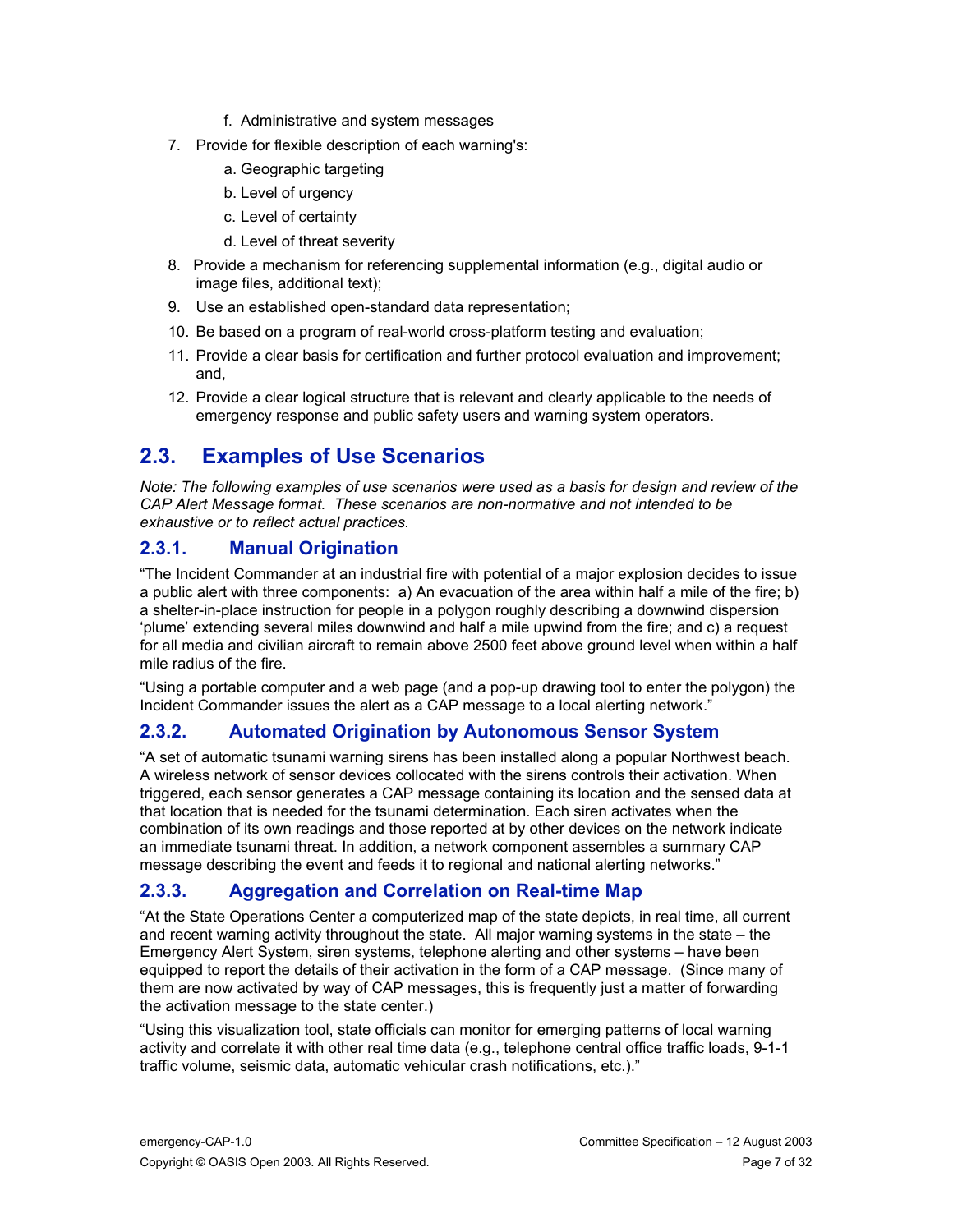#### **2.3.4. Integrated Public Alerting**

"As part of an integrated warning system funded by local industry, all warning systems in a community can be activated simultaneously by the issuance by authorized authority of a single CAP message.

"Each system converts the CAP message data into the form suitable for its technology (text captioning on TV, synthesized voice on radio and telephone, activation of the appropriate signal on sirens, etc.). Systems that can target their messages to particular geographic areas implement the targeting specified in the CAP message with as little 'spill' as their technology permits.

"In this way, not only is the reliability and reach of the overall warning system maximized, but citizens also get corroboration of the alert through multiple channels, which increases the chance of the warning being acted upon."

#### **2.3.5. Repudiating A False Alarm**

"Inadvertently the integrated alerting network has been activated with an inaccurate warning message. This activation comes to officials' attention immediately through their own monitoring facilities (e.g., 2.3.3 above). Having determined that the alert is, in fact, inappropriate, the officials issue a cancellation message that refers directly to the erroneous prior alert. Alerting systems that are still in the process of delivering the alert (e.g., telephone dialing systems) stop doing so. Broadcast systems deliver the cancellation message. Other systems (e.g., highway signs) simply reset to their normal state."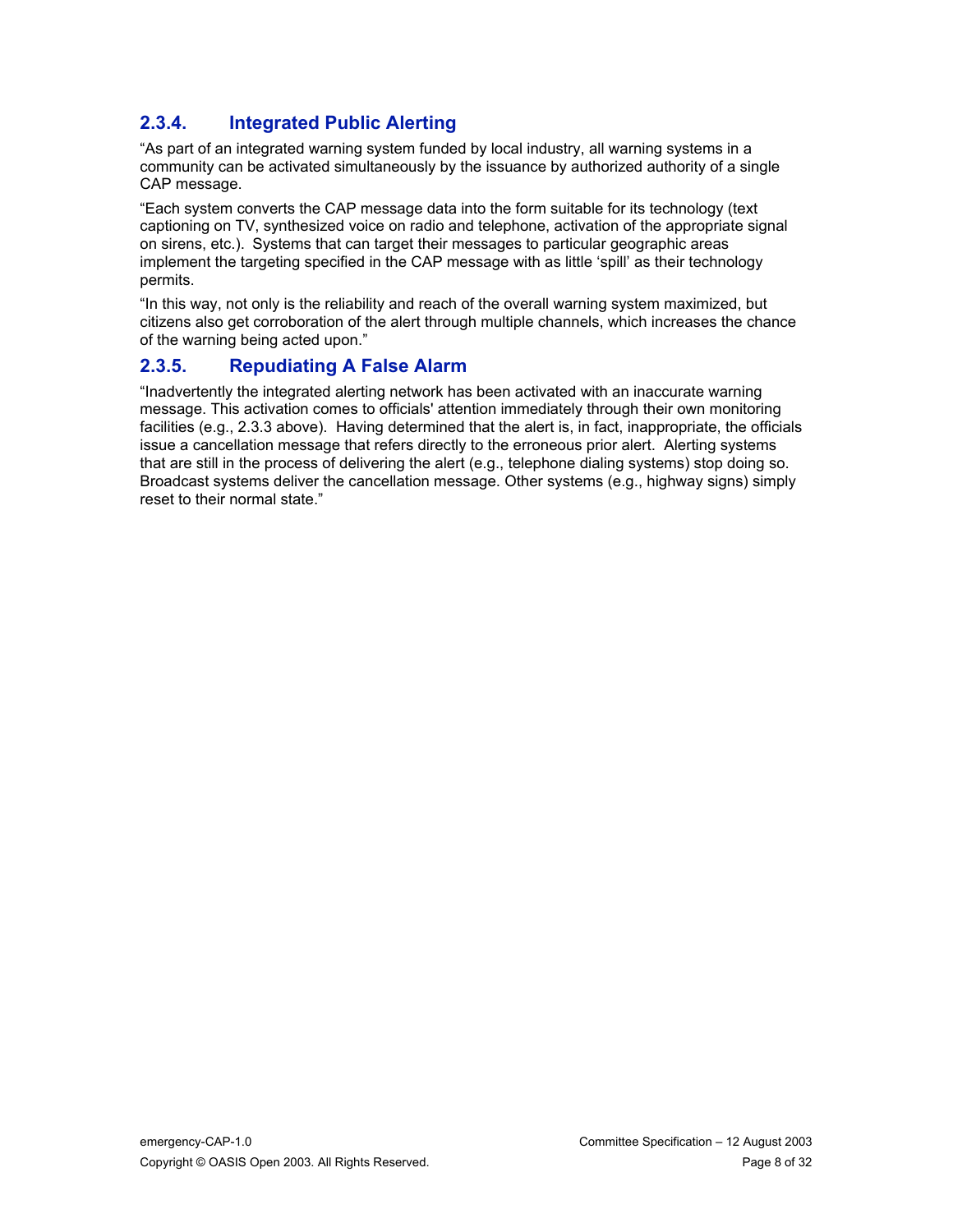# **3. Alert Message Structure (normative)**

## **3.1. Document Object Model**

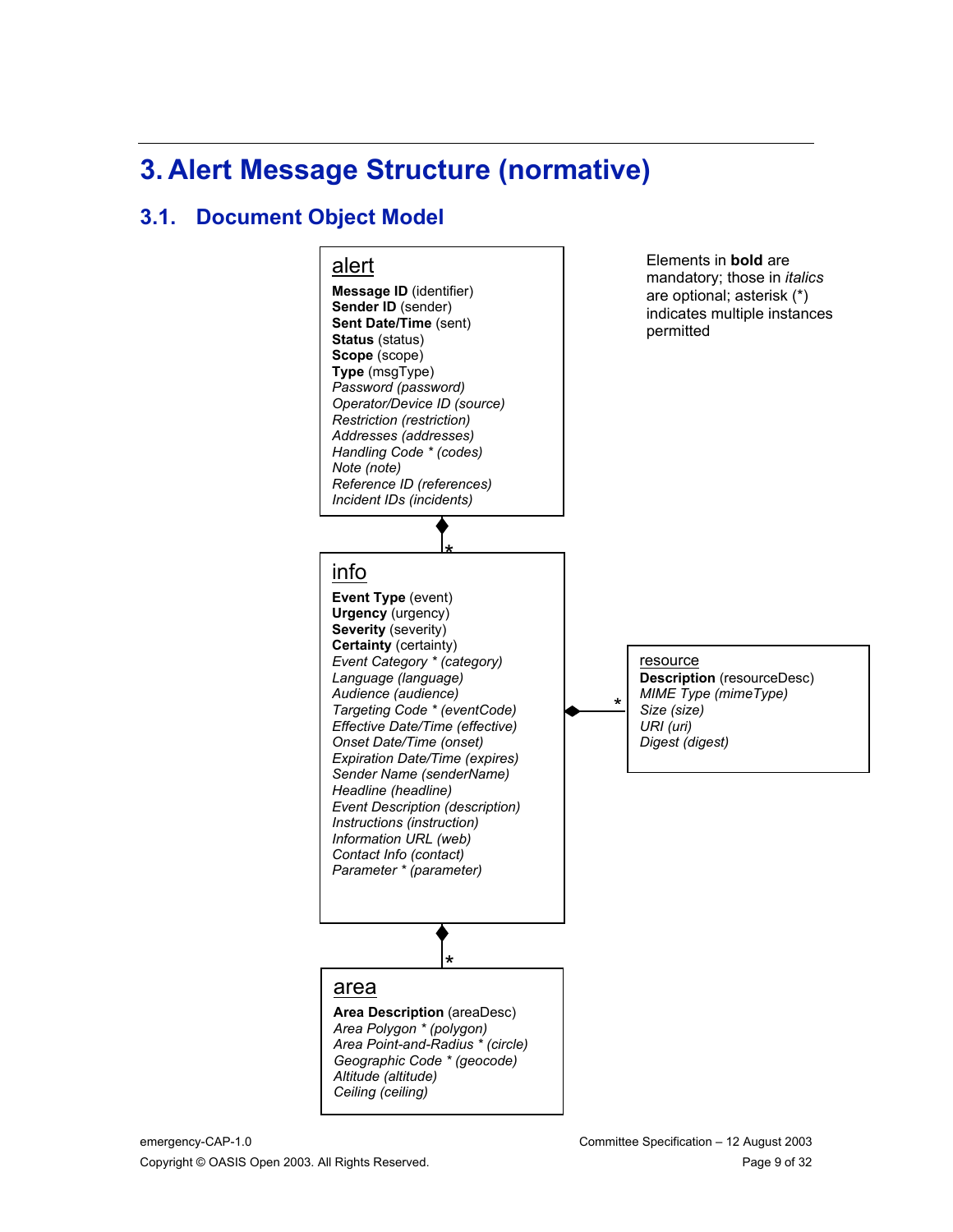# **3.2. Data Dictionary**

| Element<br>Name | Context.<br>Class.<br>Attribute.<br>Representation | <b>Definition and</b><br>(Optionality)                                                     | <b>Notes or Value Domain</b>                                                                                                                                                                                                                                                                                                                               |
|-----------------|----------------------------------------------------|--------------------------------------------------------------------------------------------|------------------------------------------------------------------------------------------------------------------------------------------------------------------------------------------------------------------------------------------------------------------------------------------------------------------------------------------------------------|
| 3.2.1.          |                                                    | "alert" Element and Sub-elements                                                           |                                                                                                                                                                                                                                                                                                                                                            |
| alert           | cap.<br>alert.<br>group                            | The<br>container for<br>all<br>component<br>parts of the<br>alert<br>message<br>(required) | (1) Surrounds CAP alert message sub-<br>elements.<br>(2) Must include the xmlns attribute referencing<br>the CAP URI as the namespace, e.g.:<br><cap:alert<br>xmlns:cap="http://www.incident.c<br/>om/cap/1.0"<br/>[sub-elements]<br/><br/>(3) In addition to the specified sub-elements,<br/>may contain one or more <info> blocks.</info></cap:alert<br> |
| identifier      | cap.<br>alert.<br>identifier                       | The identifier<br>of the alert<br>message<br>(required)                                    | (1) A number or string uniquely identifying this<br>message, assigned by the sender<br>(2) No spaces or restricted characters $($ and $\&$ )                                                                                                                                                                                                               |
| sender          | cap.<br>alert.<br>sender.<br>identifier            | The identifier<br>of the sender<br>of the alert<br>message<br>(required)                   | (1) Identifies the originator of this alert.<br>Guaranteed by assigner to be unique<br>globally; e.g., may be based on an Internet<br>domain name<br>(2) No spaces or restricted characters $($ and $\&$ )                                                                                                                                                 |
| password        | cap.<br>alert.<br>password.<br>string              | The string<br>representing<br>the password<br>of the alert<br>message<br>(optional)        | Used for authenticating the sender. Note that<br>this element should only be used on secure<br>channels, and that simple password<br>authentication schemes have numerous well-<br>known weaknesses.                                                                                                                                                       |
| source          | cap.<br>alert.<br>source.<br>identifier            | The text<br>identifying the<br>source of the<br>alert message<br>(optional)                | The source may be an operator or a device.                                                                                                                                                                                                                                                                                                                 |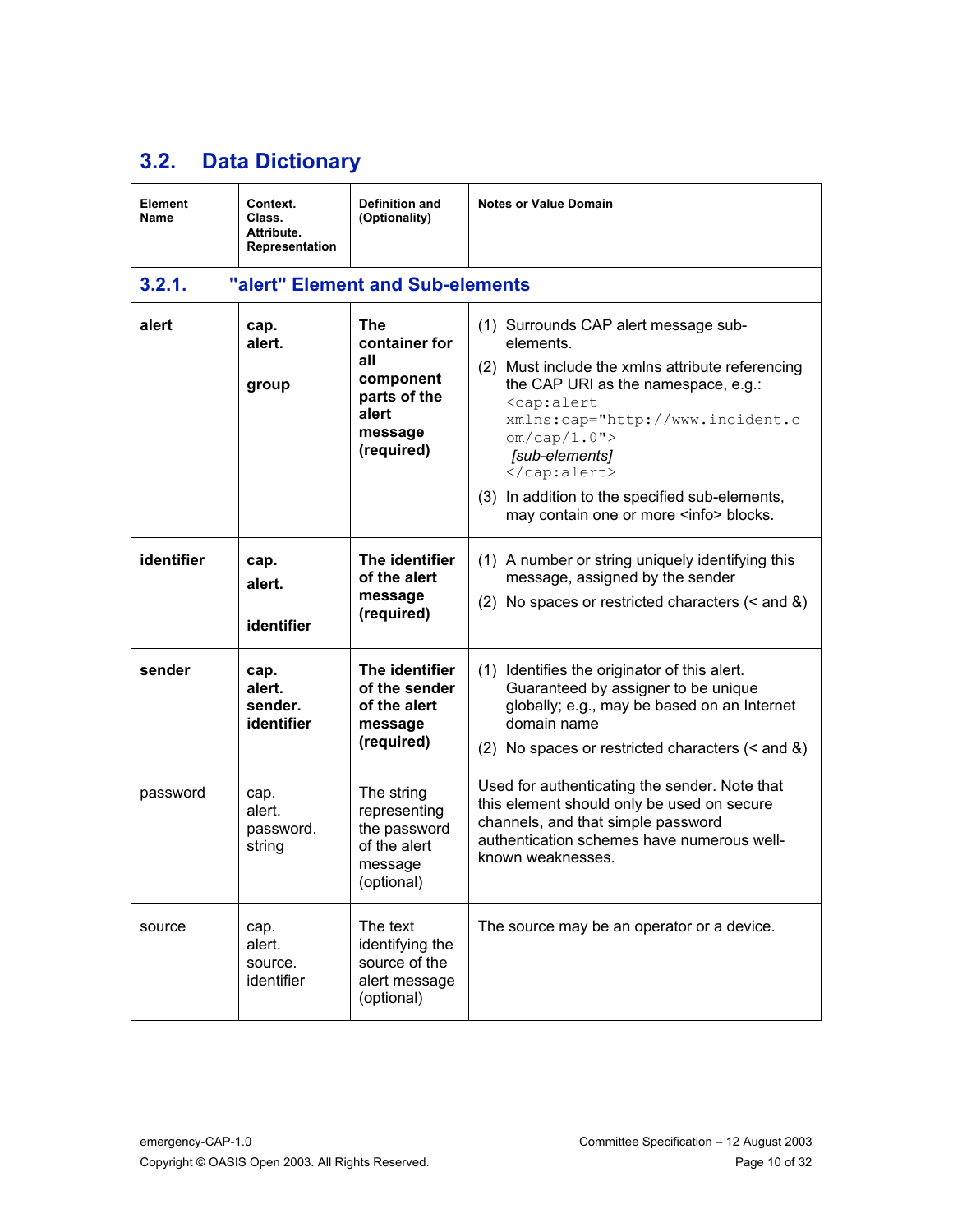| sent        | cap.<br>alert.<br>sent.<br>time        | The time and<br>date of the<br>origination of<br>the alert<br>message<br>(required)                                       | The date and time is represented in ISO 8601<br>format (e.g., "2002-05-24T16:49:00-<br>07:00" for 24 May 2002 at 16:49 PDT).                                                                                                                                                                                                                      |
|-------------|----------------------------------------|---------------------------------------------------------------------------------------------------------------------------|---------------------------------------------------------------------------------------------------------------------------------------------------------------------------------------------------------------------------------------------------------------------------------------------------------------------------------------------------|
| status      | cap.<br>alert.<br>status.<br>code      | The code<br>denoting the<br>appropriate<br>handling of<br>the alert<br>message<br>(required)                              | Code Values:<br>"Actual" - Actionable by all targeted<br>recipients<br>"Exercise"- Actionable only by designated<br>exercise participants; exercise identifier<br>should appear in <note><br/>"System" - For messages that support alert<br/>network internal functions.<br/>"Test" - Technical testing only, all recipients<br/>disregard</note> |
| scope       | cap.<br>alert.<br>scope.<br>code       | The code<br>denoting the<br>intended<br>distribution<br>of the alert<br>message<br>(required)                             | Code Values:<br>"Public" - For general dissemination to<br>unrestricted audiences<br>"Restricted" - For dissemination only to<br>users with a known operational requirement<br>(see <restriction>, below)<br/>"Private" - For dissemination only to<br/>specified addresses (see <address>, below)</address></restriction>                        |
| restriction | cap.<br>alert.<br>restriction.<br>text | The text<br>describing the<br>rule for<br>limiting<br>distribution of<br>the restricted<br>alert message<br>(conditional) | Used when <scope> value is "Restricted"</scope>                                                                                                                                                                                                                                                                                                   |
| addresses   | cap.<br>alert.<br>addresses.<br>group  | The group<br>listing of<br>intended<br>recipients of<br>the private<br>alert message<br>(conditional)                     | (1) Used when <scope> value is "Private"<br/>(2) Each recipient may be identified by an<br/>identifier or an address<br/>(3) Multiple space-delimited addresses may be<br/>included. Addresses including whitespace<br/>must be enclosed in double-quotes.</scope>                                                                                |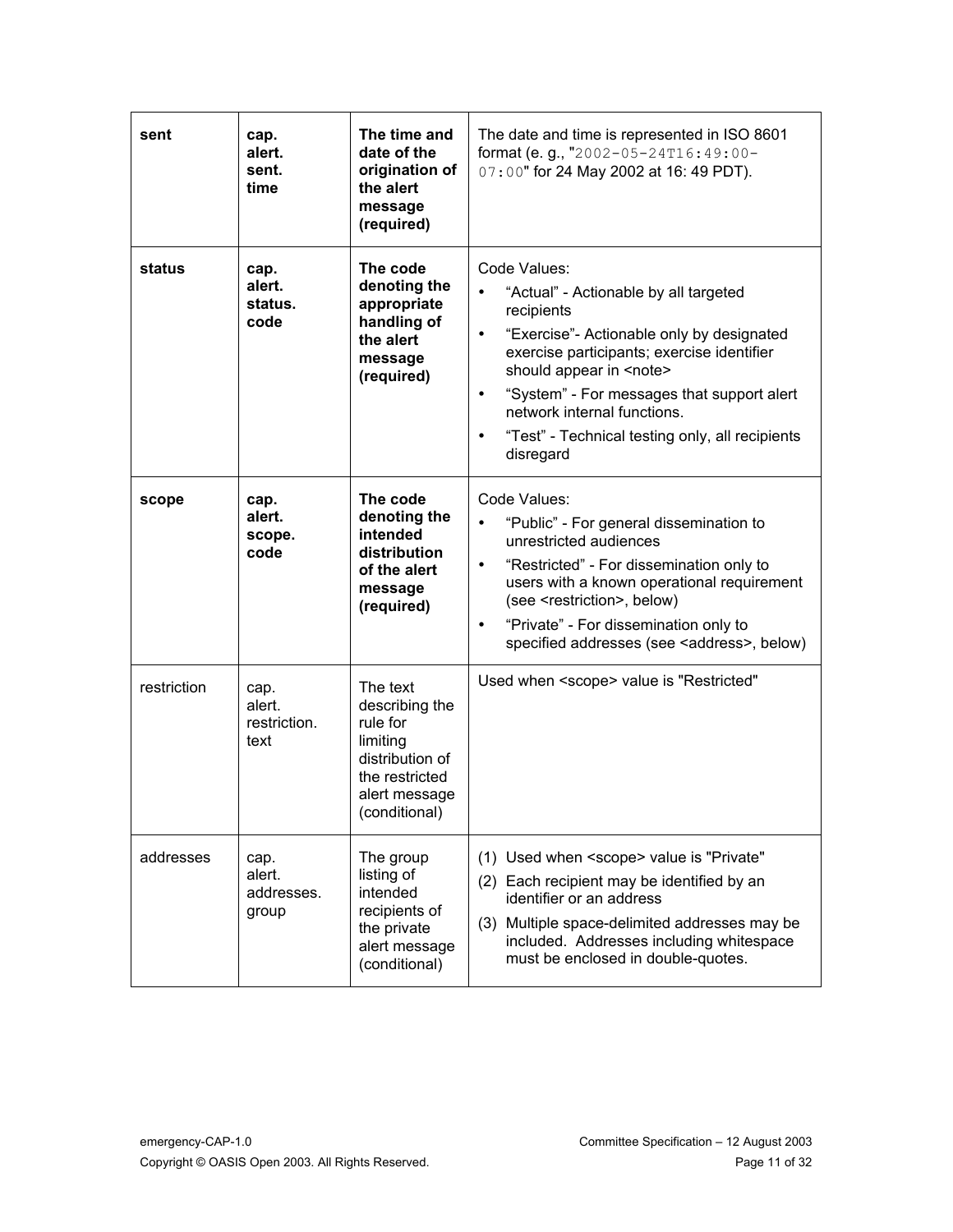| code       | cap.<br>alert.<br>code                 | The code<br>denoting the<br>special<br>handling of<br>the alert<br>message<br>(optional)                            | Any user-defined flag or special code used to<br>flag the alert message for special handling.                                                                                                                                                                                                                                                                                                                                                                                                                                                         |
|------------|----------------------------------------|---------------------------------------------------------------------------------------------------------------------|-------------------------------------------------------------------------------------------------------------------------------------------------------------------------------------------------------------------------------------------------------------------------------------------------------------------------------------------------------------------------------------------------------------------------------------------------------------------------------------------------------------------------------------------------------|
| msgType    | cap.<br>alert.<br>type.<br>code        | The code<br>denoting the<br>nature of the<br>alert<br>message<br>(required)                                         | Code Values:<br>"Alert" - Initial information requiring attention<br>by targeted recipients<br>"Update" - Updates and supercedes the<br>earlier message(s) identified in <reference><br/>"Cancel" - Cancels the earlier message(s)<br/>identified in <reference><br/>"Ack" - Acknowledges receipt and<br/>acceptance of the message(s)) identified in<br/><reference><br/>"Error" indicates rejection of the message(s)<br/>identified in <reference>; explanation should<br/>appear in <note></note></reference></reference></reference></reference> |
| note       | cap.<br>alert.<br>note.<br>text        | The text<br>describing the<br>purpose or<br>significance of<br>the alert<br>message<br>(optional)                   | The message note is primarily intended for use<br>with Cancel and Error alert message types.                                                                                                                                                                                                                                                                                                                                                                                                                                                          |
| references | cap.<br>alert.<br>references.<br>group | The group<br>listing<br>identifying<br>earlier<br>message(s)<br>referenced by<br>the alert<br>message<br>(optional) | (1) The extended message identifier(s) (in the<br>form identifier/ sender) of an earlier<br>message or messages referenced by this<br>one.<br>(2) If multiple messages are referenced, they<br>are separated by whitespace.                                                                                                                                                                                                                                                                                                                           |
| incidents  | cap.<br>alert.<br>incidents.<br>group  | The group<br>listing naming<br>the referent<br>incident(s) of<br>the alert<br>message<br>(optional)                 | (1) Used to collate multiple messages referring<br>to different aspects of the same incident<br>(2) If multiple incident identifiers are referenced,<br>they are separated by whitespace. Incident<br>names including whitespace must be<br>surrounded by double-quotes                                                                                                                                                                                                                                                                               |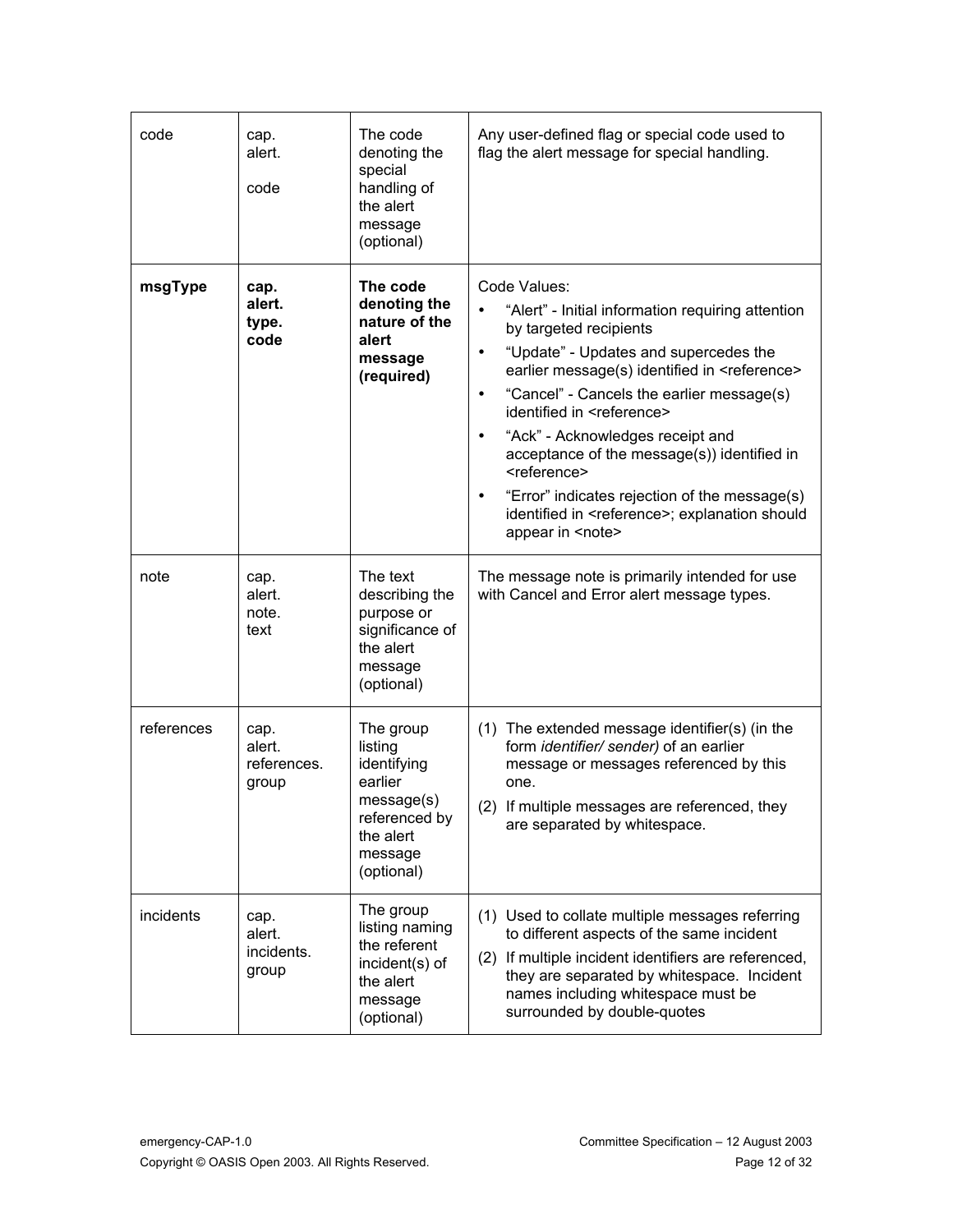| 3.2.2.   |                                         | "info" Element and Sub-elements                                                                                     |                                                                                                                                                                                                                                                                                                                                                                                                                                                                                                                                                                                                                                                  |
|----------|-----------------------------------------|---------------------------------------------------------------------------------------------------------------------|--------------------------------------------------------------------------------------------------------------------------------------------------------------------------------------------------------------------------------------------------------------------------------------------------------------------------------------------------------------------------------------------------------------------------------------------------------------------------------------------------------------------------------------------------------------------------------------------------------------------------------------------------|
| info     | cap.<br>alertinfo.<br>info.<br>group    | The container<br>for all<br>component<br>parts of the<br>info sub-<br>element of the<br>alert message<br>(optional) | (1) Multiple occurrences are permitted within a<br>single <alert>. If targeting of multiple "info"<br/>blocks in the same language overlaps,<br/>information in later blocks may expand but<br/>may not override the corresponding values<br/>in earlier ones. Each set of "info" blocks<br/>containing the same language identifier is<br/>to be treated as a separate sequence.<br/>(2) In addition to the specified sub-elements,<br/>may contain one or more <resource><br/>blocks and/or one or more <area/> blocks.</resource></alert>                                                                                                     |
| language | cap.<br>alertInfo.<br>language.<br>code | The code<br>denoting the<br>language of<br>the info sub-<br>element of the<br>alert message<br>(optional)           | (1) Code Values: Natural language identifier<br>per RFC 1766.<br>(2) If not present, assumed value is "en-US".                                                                                                                                                                                                                                                                                                                                                                                                                                                                                                                                   |
| category | cap.<br>alertinfo.<br>category.<br>code | The code<br>denoting the<br>category of<br>the subject<br>event of the<br>alert message<br>(optional)               | (1) Code Values:<br>"Geo" - Geophysical (inc. landslide)<br>"Met" - Meteorological (inc. flood)<br>"Safety" - General emergency and public<br>safety<br>"Security" - Law enforcement, military,<br>homeland and local/private security<br>"Rescue" - Rescue and recovery<br>"Fire" - Fire suppression and rescue<br>"Health" - Medical and public health<br>"Env" - Pollution and other environmental<br>"Transport" - Public and private<br>transportation<br>"Infra" - Utility, telecommunication, other<br>non-transport infrastructure<br>"Other" - Other events<br>(2) Multiple instances may occur within a<br>single <info> block.</info> |
| event    | cap.<br>alertInfo.<br>event.<br>text    | The text<br>denoting the<br>type of the<br>subject event<br>of the alert<br>message<br>(required)                   | The text may use a specified nomenclature if<br>available.                                                                                                                                                                                                                                                                                                                                                                                                                                                                                                                                                                                       |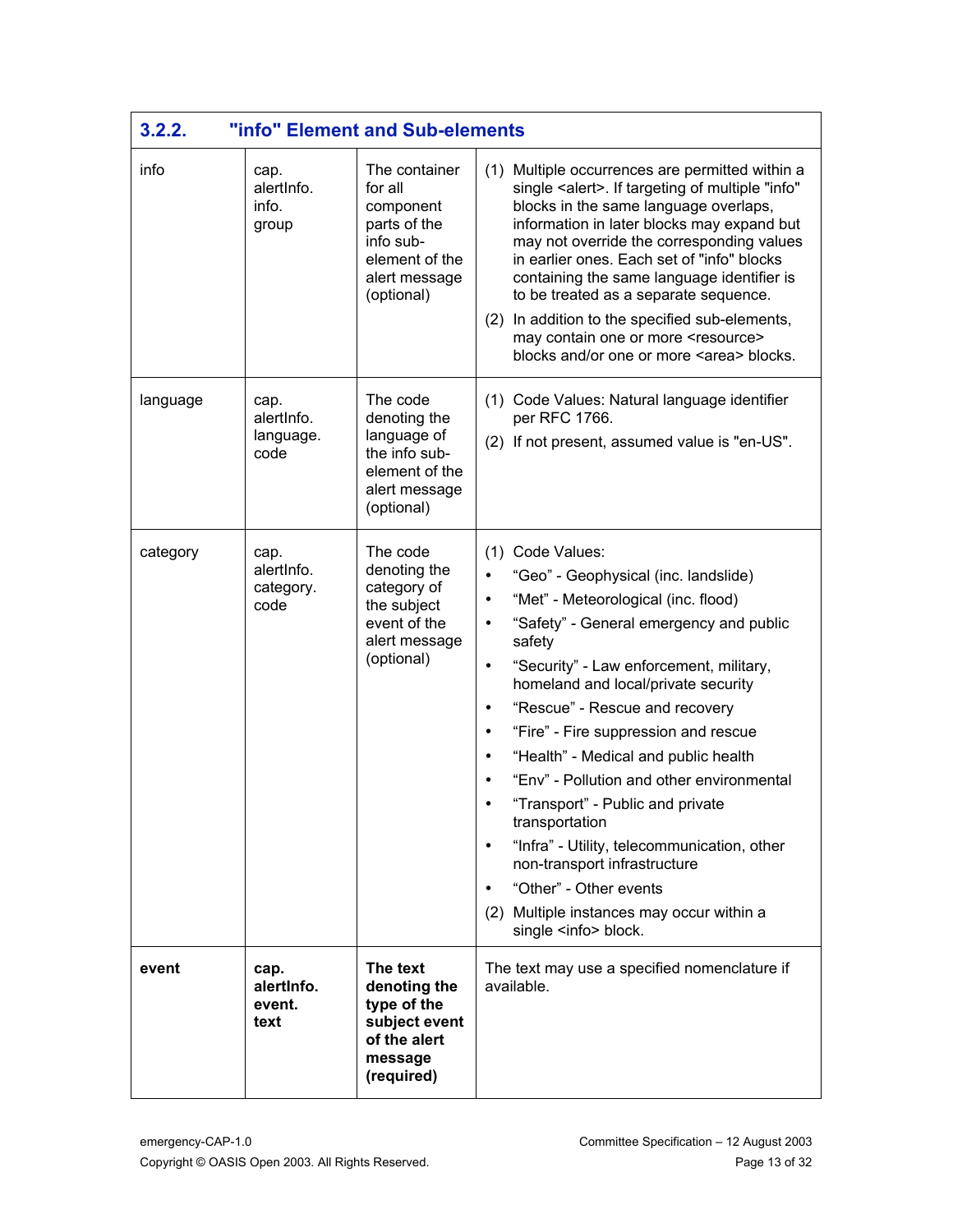| urgency   | cap.<br>alertinfo.<br>urgency.<br>code   | The code<br>denoting the<br>urgency of<br>the subject<br>event of the<br>alert<br>message<br>(required)    | (1) The "urgency", "severity", and "certainty"<br>elements collectively may distinguish less<br>emphatic from more emphatic messages.<br>(2) Code Values:<br>"Immediate" - Responsive action should be<br>taken immediately<br>"Expected" - Responsive action should be<br>taken soon (within next hour)<br>"Future" - Responsive action should be<br>taken in the near future<br>"Past" - Responsive action is no longer<br>required<br>"Unknown" - Urgency not known |
|-----------|------------------------------------------|------------------------------------------------------------------------------------------------------------|------------------------------------------------------------------------------------------------------------------------------------------------------------------------------------------------------------------------------------------------------------------------------------------------------------------------------------------------------------------------------------------------------------------------------------------------------------------------|
| severity  | cap.<br>alertinfo.<br>severity.<br>code  | The code<br>denoting the<br>severity of<br>the subject<br>event of the<br>alert<br>message<br>(required)   | (1) The "urgency", "severity", and "certainty"<br>elements collectively may distinguish less<br>emphatic from more emphatic messages.<br>(2) Code Values:<br>"Extreme" - Extraordinary threat to life or<br>property<br>"Severe" - Significant threat to life or<br>property<br>"Moderate" - Possible threat to life or<br>property<br>"Minor" - Minimal threat to life or property<br>"Unknown" - Severity unknown                                                    |
| certainty | cap.<br>alertinfo.<br>certainty.<br>code | The code<br>denoting the<br>certainty of<br>the subject<br>event of the<br>alert<br>message<br>(mandatory) | (1) The "urgency", "severity", and "certainty"<br>elements collectively may distinguish less<br>emphatic from more emphatic messages.<br>(2) Code Values:<br>"Very Likely" - Highly likely ( $p > \sim 85\%$ ) or<br>certain<br>"Likely" - Likely ( $p > -50\%$ )<br>"Possible" - Possible but not likely (p <=<br>$~10\%$<br>"Unlikely" - Not expected to occur ( $p \sim 0$ )<br>"Unknown" - Certainty unknown                                                       |
| audience  | cap.<br>alertInfo.<br>audience.<br>text  | The text<br>describing the<br>intended<br>audience of<br>the alert<br>message<br>(optional)                |                                                                                                                                                                                                                                                                                                                                                                                                                                                                        |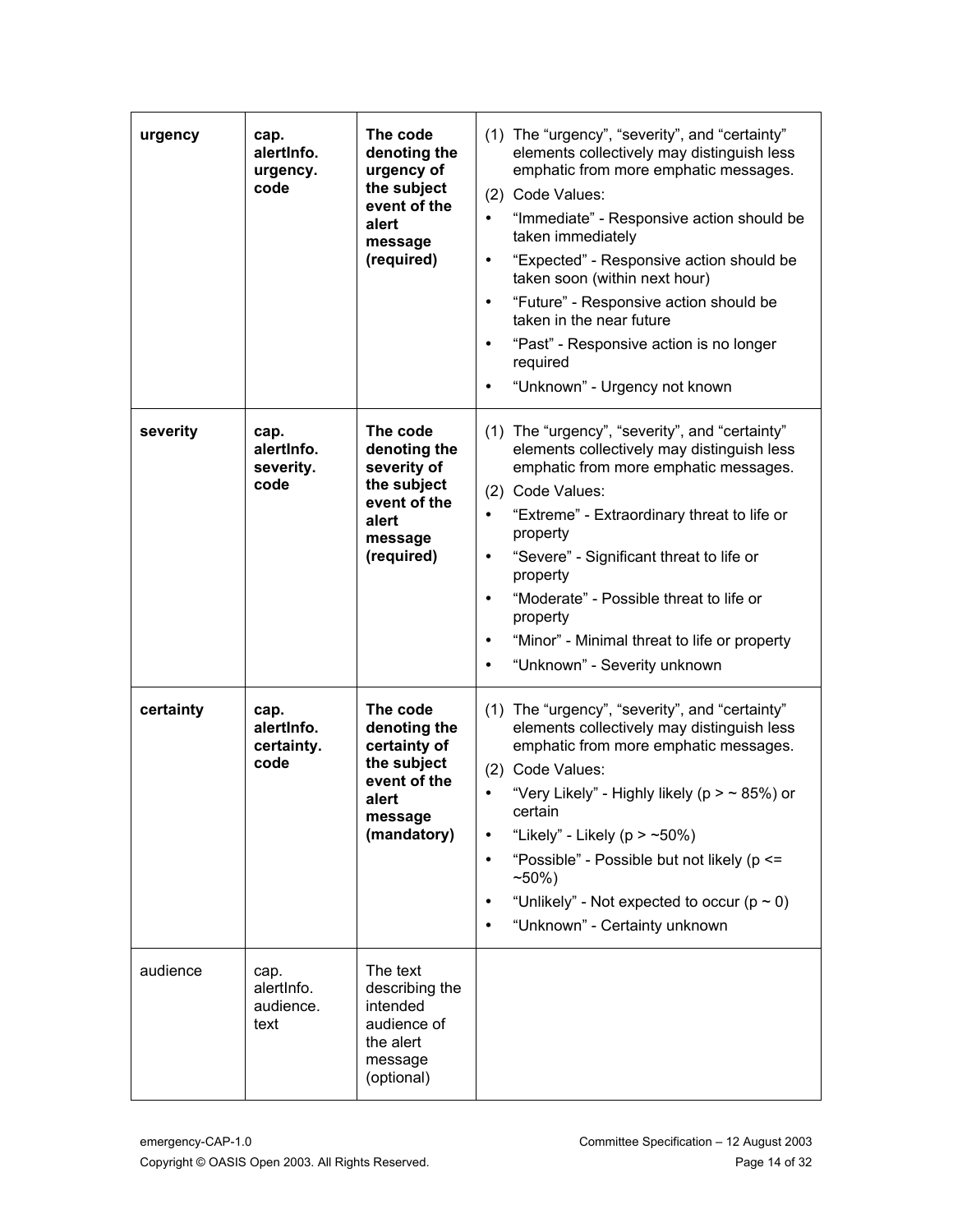| eventCode  | cap.<br>alertInfo.<br>event.<br>code     | The system-<br>specific code<br>identifying the<br>event type of<br>the alert<br>message<br>(optional)    | (1) Code Values: Any system-specific code for<br>event typing, in the form "code_type=<br>code" where "code type" is a user-<br>assigned designator for the target system<br>(e. g,, "same=CEM"). Designators may not<br>include spaces or XML-restricted<br>characters $(<, >, 8, ',")$ .<br>(2) Multiple instances may occur within a<br>single <info> block.</info> |
|------------|------------------------------------------|-----------------------------------------------------------------------------------------------------------|------------------------------------------------------------------------------------------------------------------------------------------------------------------------------------------------------------------------------------------------------------------------------------------------------------------------------------------------------------------------|
| effective  | cap.<br>alertinfo.<br>effective.<br>time | The effective<br>time of the<br>information of<br>the alert<br>message<br>(optional)                      | (1) The date and time is represented in ISO<br>8601 format (e. g., "2002-05-<br>24T16:49:00-07:00" for 24 May 2002 at<br>16: 49 PDT).<br>(2) If this item is not included, it is assumed<br>the same as in <sent>.</sent>                                                                                                                                              |
| onset      | cap.<br>alertInfo.<br>onset.<br>time     | The expected<br>time of the<br>beginning of<br>the subject<br>event of the<br>alert message<br>(optional) | (1) The date and time is represented in ISO<br>8601 format (e. g., "2002-05-<br>24T16:49:00-07:00" for 24 May 2002 at<br>16: 49 PDT).<br>(2) If this item is not included, it is assumed<br>the same as in <sent>.</sent>                                                                                                                                              |
| expires    | cap.<br>alertInfo.<br>expires.<br>time   | The expiry<br>time of the<br>information of<br>the alert<br>message<br>(optional)                         | (1) The date and time is represented in ISO<br>8601 format (e. g., "2002-05-<br>24T16:49:00-07:00" for 24 May 2002 at<br>16: 49 PDT).<br>(2) If this item is not provided, each recipient is<br>free to set its own policy as to when the<br>message is not longer in effect.                                                                                          |
| senderName | cap.<br>alertInfo.<br>sender.<br>name    | The text<br>naming the<br>originator of<br>the alert<br>message<br>(optional)                             | The human-readable name of the agency or<br>authority issuing this alert.                                                                                                                                                                                                                                                                                              |
| headline   | cap.<br>alertInfo.<br>headline.<br>text  | The text<br>headline of<br>the alert<br>message<br>(optional)                                             | A brief human-readable headline. Note that<br>some displays may only present this headline;<br>it should be made as direct and actionable as<br>possible while remaining short. 160 characters<br>may be a useful target limit for headline length.                                                                                                                    |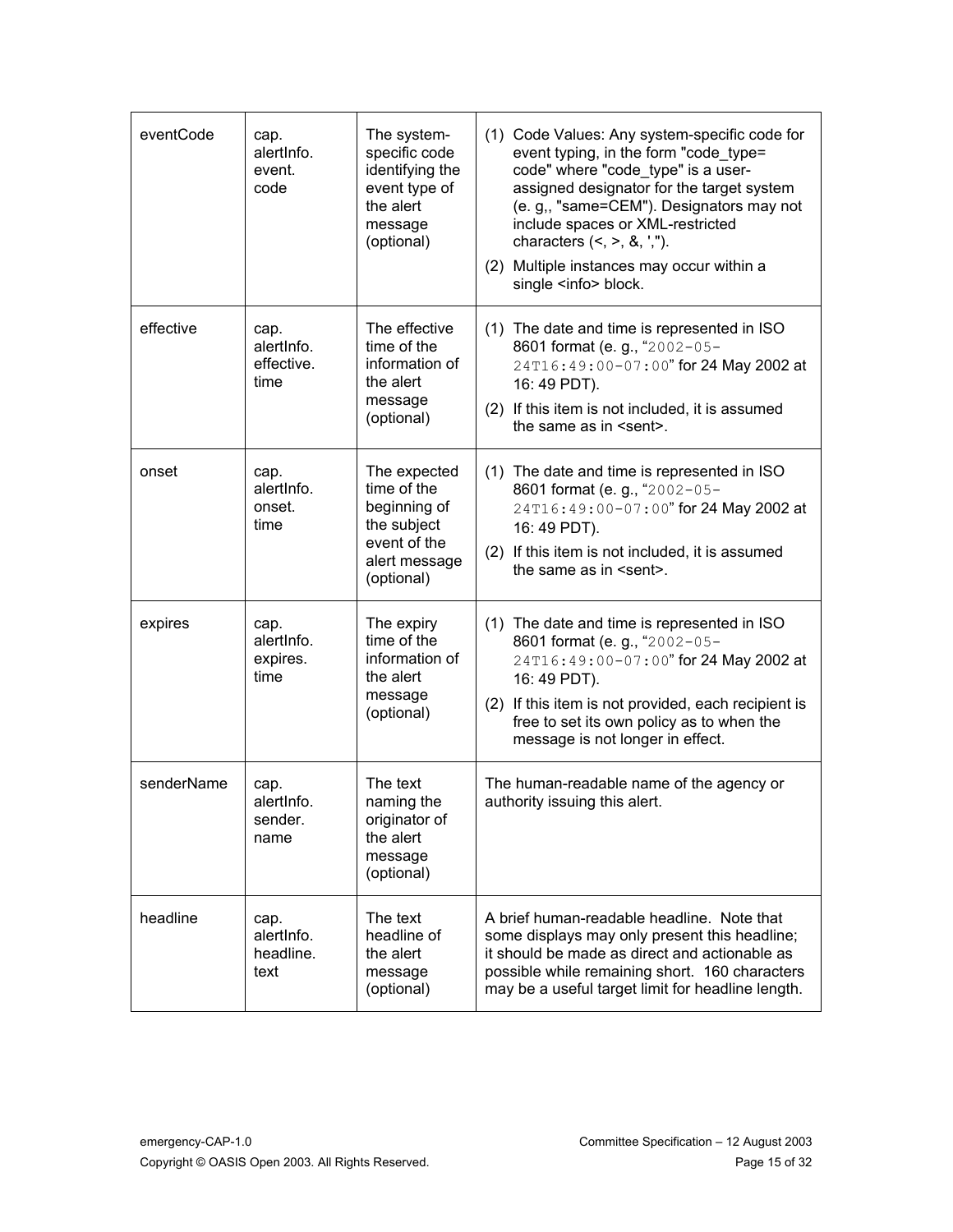| description | cap.<br>alertInfo.<br>description.<br>text       | The text<br>describing the<br>subject event<br>of the alert<br>message<br>(optional)                                         |                                                                                                                                                            |
|-------------|--------------------------------------------------|------------------------------------------------------------------------------------------------------------------------------|------------------------------------------------------------------------------------------------------------------------------------------------------------|
| instruction | cap.<br>alertInfo.<br>instruction.<br>text       | The text<br>describing the<br>recommended<br>action to be<br>taken by<br>recipients of<br>the alert<br>message<br>(optional) |                                                                                                                                                            |
| web         | cap.<br>alertinfo.<br>information.<br>identifier | The identifier<br>of the<br>hyperlink<br>associating<br>additional<br>information<br>with the alert<br>message<br>(optional) | A full, absolute URI for an HTML page or other<br>text resource with additional or reference<br>information regarding this alert                           |
| contact     | cap.<br>alertInfo.<br>contact.<br>text           | The text<br>describing the<br>contact for<br>follow-up and<br>confirmation<br>of the alert<br>message<br>(optional)          |                                                                                                                                                            |
| parameter   | cap.<br>alertInfo.<br>parameter.<br>group        | The group<br>listing of<br>additional<br>parameters<br>associated<br>with the alert<br>message<br>(optional)                 | (1) Code Values: Parameter label / value<br>pair(s) in the form "label=value".<br>(2) Multiple instances may occur within a<br>single <info> block.</info> |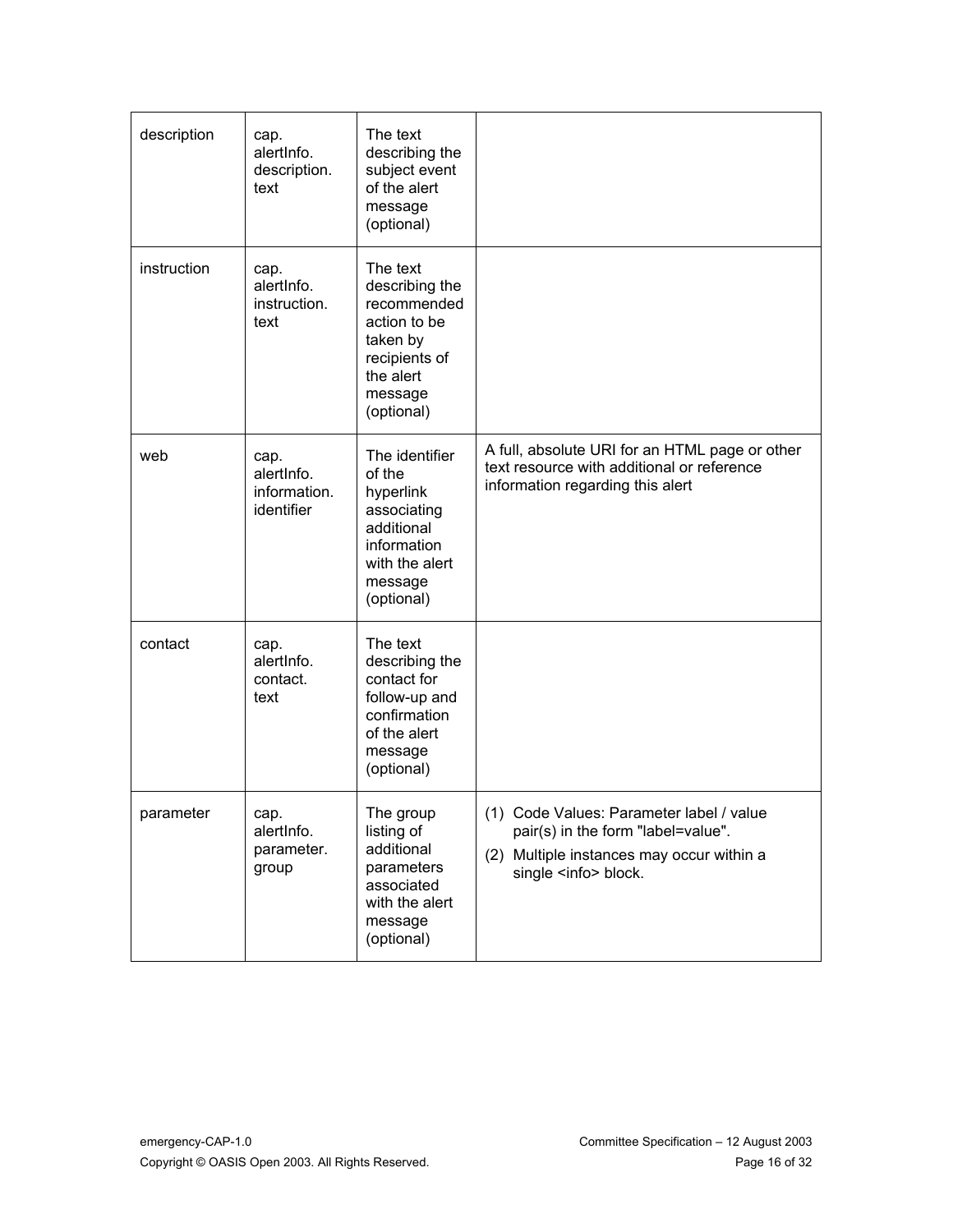| 3.2.3.              |                                                             | <b>"resource" Element and Sub-elements</b>                                                                                                             |                                                                                                                                                                                                                         |
|---------------------|-------------------------------------------------------------|--------------------------------------------------------------------------------------------------------------------------------------------------------|-------------------------------------------------------------------------------------------------------------------------------------------------------------------------------------------------------------------------|
| resource            | cap.<br>alertInfoRe<br>source.<br>resource.<br>group        | The container<br>for all<br>component<br>parts of the<br>resource sub-<br>element of the<br>info sub-<br>element of the<br>alert element<br>(optional) | (1) Refers to an additional file with<br>supplemental information related to this<br><info> element; e.g., an image or audio file<br/>(2) Multiple occurrences permitted within a<br/>single <info> block</info></info> |
| <b>resourceDesc</b> | cap.<br>alertInfoR<br>esource.<br>resourceD<br>esc.<br>text | The text<br>describing<br>the type and<br>content of<br>the resource<br>file (required)                                                                |                                                                                                                                                                                                                         |
| mimeType            | cap.<br>alertInfoRe<br>source.<br>mimeType.<br>identifier   | The identifier<br>of the MIME<br>content type<br>and sub-type<br>describing the<br>resource file<br>(optional)                                         | MIME content type and sub-type as described in<br><b>RFC 1521</b>                                                                                                                                                       |
| size                | cap.<br>alertInfoRe<br>source.<br>size.<br>integer          | The integer<br>indicating the<br>size of the<br>resource file<br>(optional)                                                                            | Approximate size in bytes.                                                                                                                                                                                              |
| uri                 | cap.<br>alertInfoRe<br>source.<br>uri.<br>identifier        | The identifier<br>of the<br>hyperlink for<br>the resource<br>file (optional)                                                                           | A full absolute URI, typically a Uniform<br>Resource Locator that can be used to retrieve<br>the resource file over the Internet.                                                                                       |
| digest              | cap.<br>alertInfoRe<br>source.<br>resource.<br>code         | The code<br>representing<br>the digital<br>digest ("hash")<br>computed<br>from the<br>resource file<br>(optional)                                      | Calculated using the Secure Hash Algorithm<br>(SHA-1) per FIPS Publication 180-1                                                                                                                                        |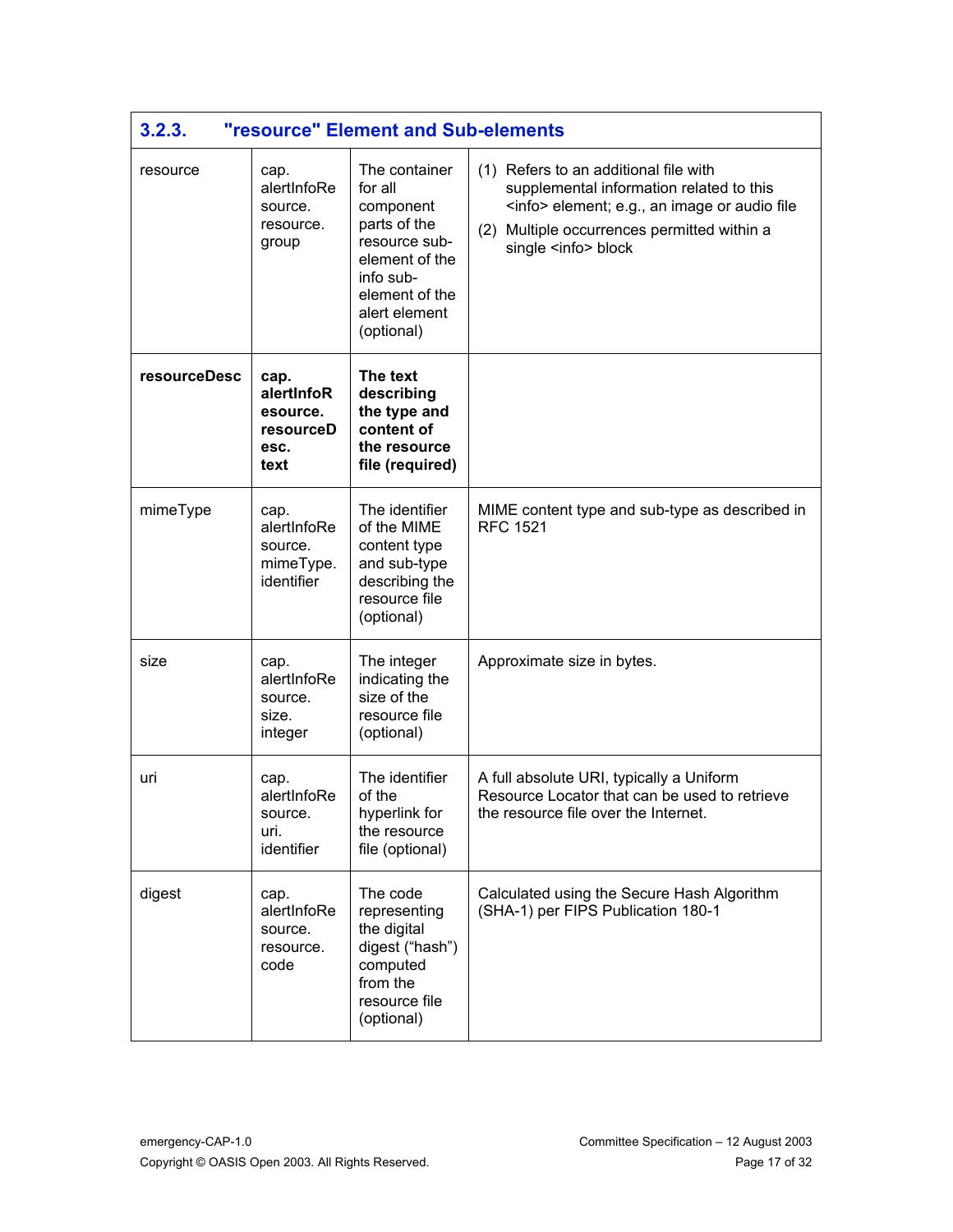| 3.2.4.   | "area" Element and Sub-elements             |                                                                                                                                                          |                                                                                                                                                                                                                                                                                                                                                                                                                                                                                           |
|----------|---------------------------------------------|----------------------------------------------------------------------------------------------------------------------------------------------------------|-------------------------------------------------------------------------------------------------------------------------------------------------------------------------------------------------------------------------------------------------------------------------------------------------------------------------------------------------------------------------------------------------------------------------------------------------------------------------------------------|
| area     | cap.<br>alertInfoArea.<br>area.<br>group    | The<br>container for<br>all<br>component<br>parts of the<br>area sub-<br>element of<br>the info sub-<br>element of<br>the alert<br>message<br>(optional) | (1) Multiple occurrences permitted, in which<br>case the target area for the <info> block is<br/>the union of all the included <area/> blocks.<br/>(2) May contain one or multiple instances of<br/><polygon>, <circle> or <geocode>. If<br/>multiple <polygon>, <circle> or <geocode><br/>elements are included, the area described<br/>by this <area/> is the union of those<br/>represented by the included elements.</geocode></circle></polygon></geocode></circle></polygon></info> |
| areaDesc | cap.<br>alertInfoArea.<br>area.<br>text     | The text<br>describing<br>the affected<br>area of the<br>alert<br>message<br>(required)                                                                  | A text description of the affected area.                                                                                                                                                                                                                                                                                                                                                                                                                                                  |
| polygon  | cap.<br>alertInfoArea.<br>polygon.<br>group | The paired<br>values of<br>points<br>defining a<br>polygon that<br>delineates<br>the affected<br>area of the<br>alert<br>message<br>(optional)           | (1) Code Values: The geographic polygon is<br>represented by a whitespace-delimited list<br>of WGS-84 coordinate values [see WGS-84<br>Note].<br>(2) The first and last pairs of coordinates must<br>be the same.<br>(3) See Coordinate Precision Note, below.<br>(4) Multiple instances may occur within an<br><area/> .                                                                                                                                                                 |
| circle   | cap.<br>alertInfoArea.<br>circle.<br>group  | The paired<br>values of a<br>point and<br>radius<br>delineating<br>the affected<br>area of the<br>alert<br>message<br>(optional)                         | (1) Code Values: The circular area is<br>represented by a central point given as a<br>WGS-84 coordinate value [see WGS-84<br>Note], followed by a space character and a<br>radius value in kilometers.<br>(2) See Coordinate Precision Note, below.<br>(3) Multiple instances may occur within an<br><area/> .                                                                                                                                                                            |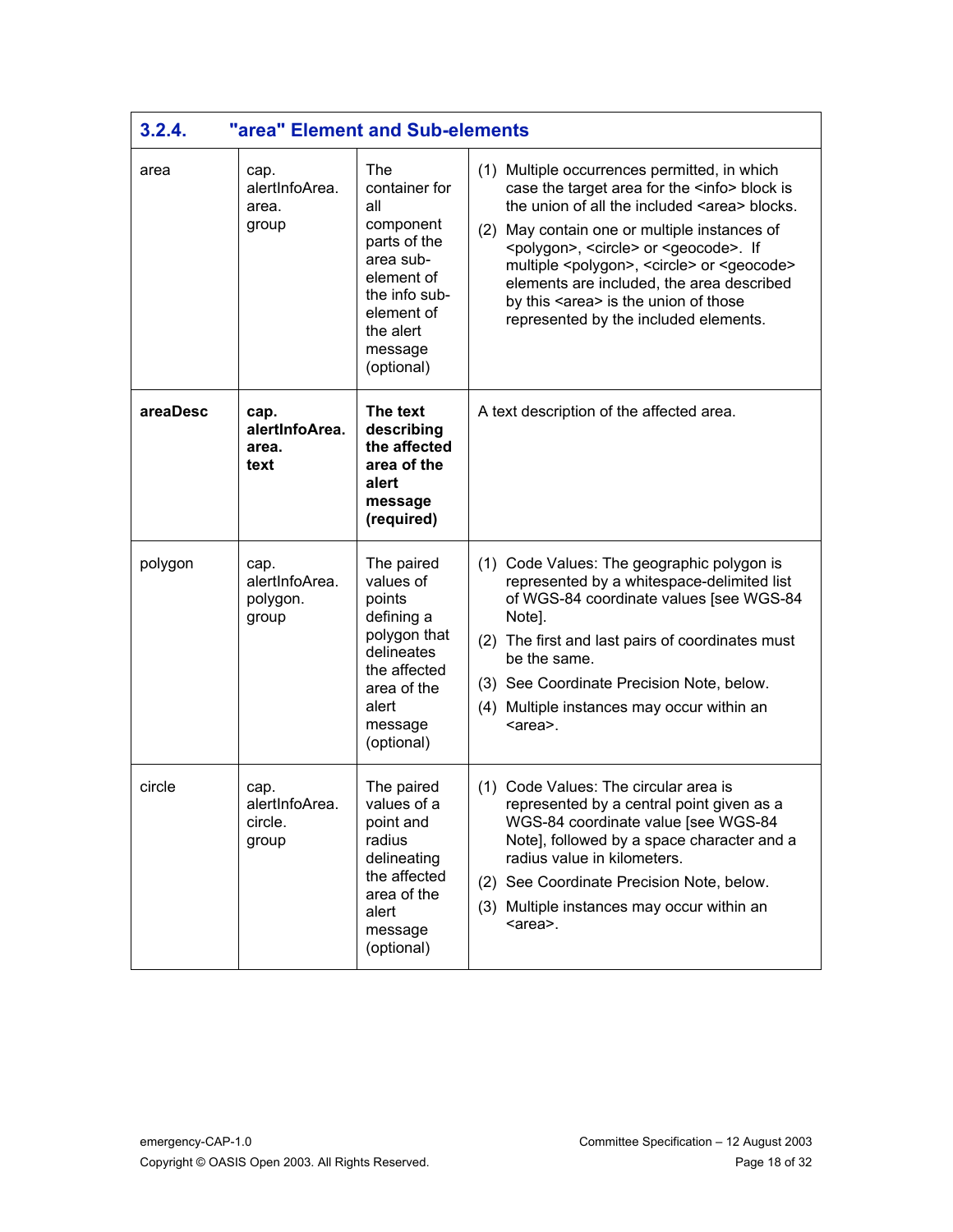| geocode  | cap.<br>alertInfoArea.<br>geocode.<br>code      | The<br>geographic<br>code<br>delineating<br>the affected<br>area of the<br>alert<br>message<br>(optional) | (1) Code Values: Any geographically-based<br>code to describe message target area, in<br>the form "code type=code" where<br>"code_type" is a user-assigned abbreviation<br>for the target system (e. g,,<br>"fips6=06003").<br>(2) Multiple instances may occur within an<br><area/> .<br>(3) Use of this element presumes knowledge of<br>the coding system on the part of recipients;<br>therefore, for interoperability, it should be<br>used in concert with an equivalent<br>description in the more universally<br>understood <polygon> and <circle> forms<br/>whenever possible.</circle></polygon> |
|----------|-------------------------------------------------|-----------------------------------------------------------------------------------------------------------|------------------------------------------------------------------------------------------------------------------------------------------------------------------------------------------------------------------------------------------------------------------------------------------------------------------------------------------------------------------------------------------------------------------------------------------------------------------------------------------------------------------------------------------------------------------------------------------------------------|
| altitude | cap.<br>alertInfoArea.<br>altitude.<br>quantity | The specific<br>or minimum<br>altitude of the<br>affected area<br>of the alert<br>message<br>(optional)   | (1) If used with the <ceiling> element this value<br/>is the lower limit of a range. Otherwise, this<br/>value specifies a specific altitude.<br/>(2) The altitude measure is in feet above mean<br/>sea level (per WGS-84 datum).</ceiling>                                                                                                                                                                                                                                                                                                                                                               |
| ceiling  | cap.<br>alertInfoArea.<br>ceiling.<br>quantity  | The<br>maximum<br>altitude of the<br>affected area<br>of the alert<br>message<br>(conditional)            | (1) May only be used in combination with the<br><altitude> element<br/>(2) The altitude measure is in feet above mean<br/>sea level (per WGS-84 datum).</altitude>                                                                                                                                                                                                                                                                                                                                                                                                                                         |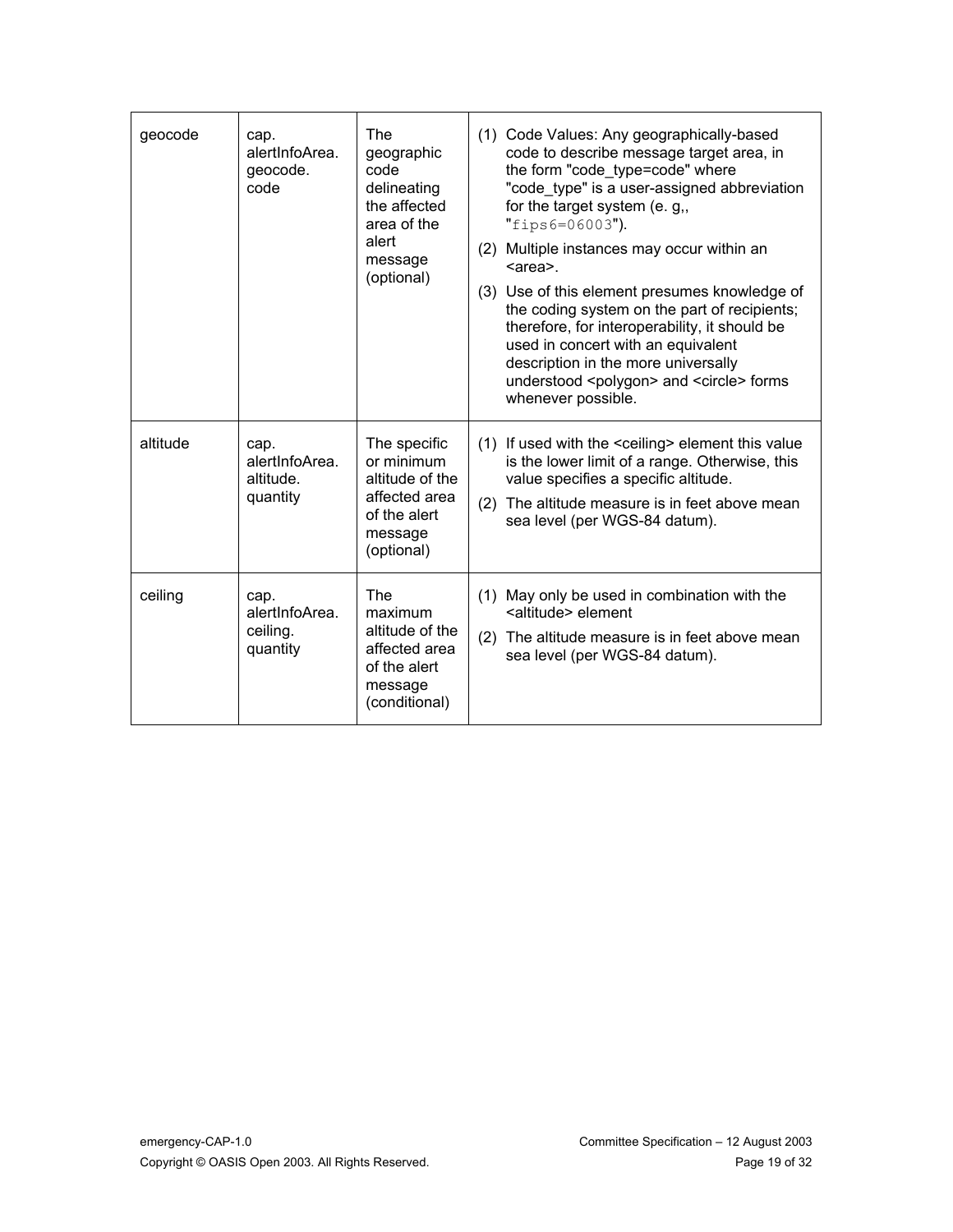# **3.3. Implementation Notes**

#### **3.3.1. WGS-84 Note**

Geographic locations in CAP are defined using WGS 84 (World Geodetic System 1984), equivalent to EPSG (European Petroleum Survey Group) code 4326 (2 dimensions). CAP does not assign responsibilities for coordinate transformations from and to other Spatial Reference Systems. A WGS-84 coordinate value is here represented as a comma-delimited latitude/longitude pair, measured in decimal degrees (un-projected). Latitudes range from -90 to 90 and longitudes range from -180 to 180. Coordinates in the Southern and Western hemispheres are signed negative with a leading dash.

#### **3.3.2. Coordinate Precision Note**

Developers of geographic facilities should exercise caution in the alignment of "precision" to "accuracy". For example, consider the possible accuracy of a world map comprising 360 degrees longitude by 180 degrees latitude. When displayed at 400 pixels wide by 200 pixels, the accuracy per pixel can be no more than a single unit of longitude and latitude. The precision of the WGS-84 values in the example should therefore be whole degrees, not some number of decimal places.

#### **3.3.3. Security Note**

Where applicable, the OASIS WS-Security framework is recommended as the basis for ensuring message authenticity, integrity and (where required) confidentiality.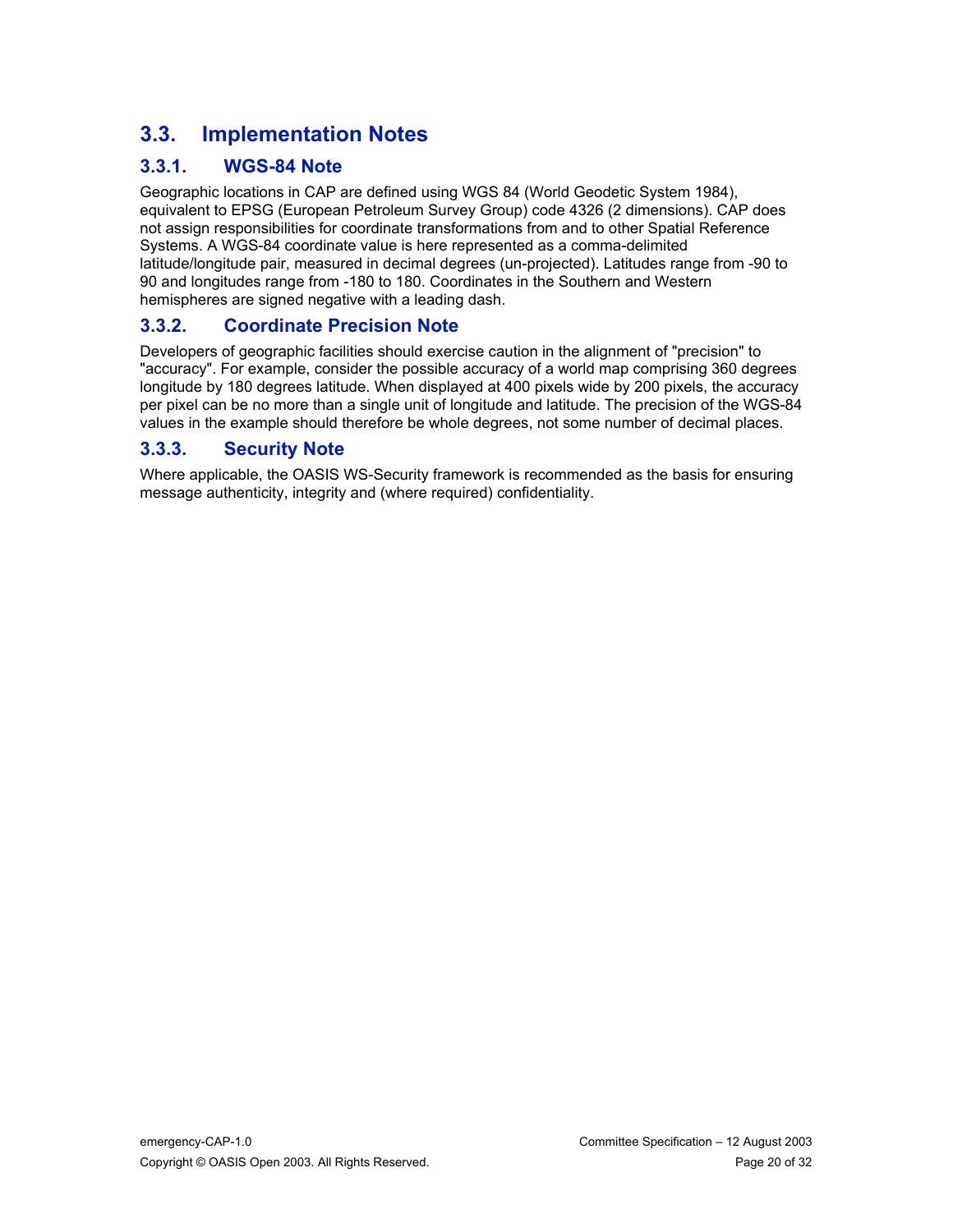#### **3.4. XML Schema**

```
\langle ?xm1 version = "1.0" encoding = "UTF-8"?>
<schema xmlns = "http://www.w3.org/2001/XMLSchema"
    targetNamespace = "http://www.incident.com/cap/1.0"
    xmlns:cap = "http://www.incident.com/cap/1.0"
    xmlns:xs = "http://www.w3.org/2001/XMLSchema"
    elementFormDefault = "qualified"
    attributeFormDefault = "unqualified">
   <element name = "alert">
     <annotation>
        <documentation>CAP Alert Message (version 1.0)</documentation>
     </annotation>
     <complexType>
        <sequence>
          <element name = "identifier" type = "string"/>
          <element name = "sender" type = "string"/>
          <element name = "sent" type = "dateTime"/>
          <element name = "status">
            <simpleType>
               <restriction base = "string">
                 <enumeration value = "Actual"/>
                 <enumeration value = "Exercise"/>
                 <enumeration value = "System"/>
                 <enumeration value = "Test"/>
               </restriction>
            </simpleType>
          </element>
          <element name = "msgType">
            <simpleType>
               <restriction base = "string">
                 <enumeration value = "Alert"/>
                 <enumeration value = "Update"/>
                 <enumeration value = "Cancel"/>
                 <enumeration value = "Ack"/>
                 <enumeration value = "Error"/>
               </restriction>
             </simpleType>
          </element>
         \epsilonelement name = "password" type = "string" minOccurs = "0"/>
         \leq = \frac{1}{\sqrt{2}} = \frac{1}{\sqrt{2}} = \frac{1}{\sqrt{2}} = \frac{1}{\sqrt{2}} = \frac{1}{\sqrt{2}} = \frac{1}{\sqrt{2}} = \frac{1}{\sqrt{2}} = \frac{1}{\sqrt{2}} = \frac{1}{\sqrt{2}} = \frac{1}{\sqrt{2}} = \frac{1}{\sqrt{2}} = \frac{1}{\sqrt{2}} = \frac{1}{\sqrt{2}} = \frac{1}{\sqrt{2}} = \frac <element name = "scope" minOccurs = "0">
            <simpleType>
               <restriction base = "string">
                 <enumeration value = "Public"/>
                 <enumeration value = "Restricted"/>
                 <enumeration value = "Private"/>
               </restriction>
            </simpleType>
          </element>
         \leq element name = "restriction" type = "string" minOccurs = "0"/>
         \leq element name = "addresses" type = "string" minOccurs = "0"/>
         \leq element name = "code" type = "string" minOccurs = "0" maxOccurs =
"unbounded"/>
         \leq element name = "note" type = "string" minOccurs = "0"/>
         \leqelement name = "references" minOccurs = "0">
            <simpleType>
               <list itemType = "string"/>
            </simpleType>
          </element>
         \leq element name = "incidents" minOccurs = "0">
            <simpleType>
               <list itemType = "string"/>
            </simpleType>
          </element>
         \leq element name = "info" minOccurs = "0" maxOccurs = "unbounded">
            <complexType>
               <sequence>
```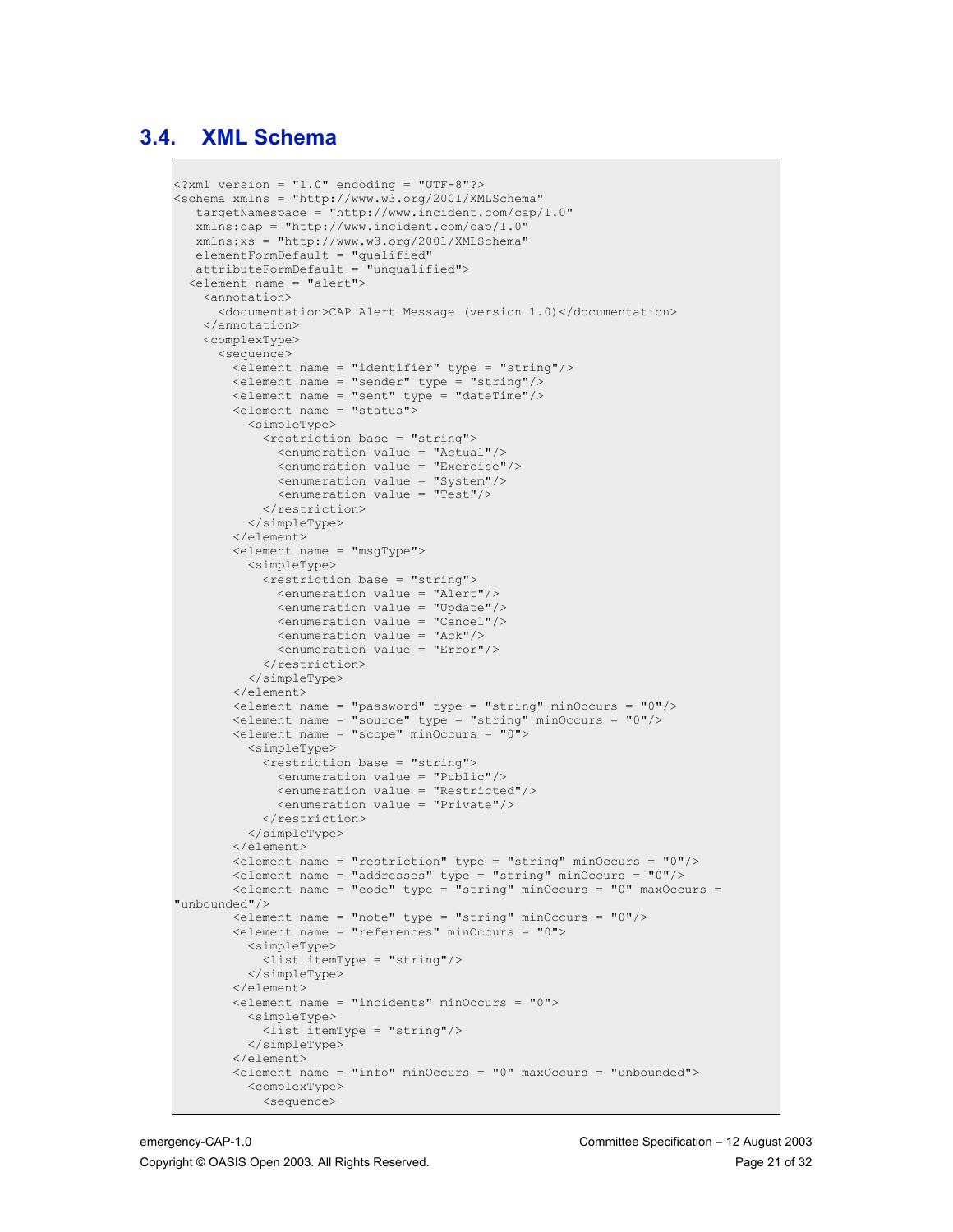| <element <="" default="en-US" name="language" th="" type="language"></element>                                                                                    |
|-------------------------------------------------------------------------------------------------------------------------------------------------------------------|
| $minOccurs = "0"$<br>$\leq$ element name = "category" minOccurs = "0" maxOccurs =                                                                                 |
| "unbounded">                                                                                                                                                      |
| <simpletype></simpletype>                                                                                                                                         |
| <restriction base="string"><br/><enumeration value="Geo"></enumeration></restriction>                                                                             |
| $\epsilon$ <enumeration value="Met"></enumeration>                                                                                                                |
| <enumeration value="Safety"></enumeration>                                                                                                                        |
| <enumeration value="Security"></enumeration>                                                                                                                      |
| <enumeration value="Rescue"></enumeration>                                                                                                                        |
| <enumeration value="Fire"></enumeration>                                                                                                                          |
| <enumeration value="Health"></enumeration><br>$\epsilon$ <enumeration value="Env"></enumeration>                                                                  |
| <enumeration value="Transport"></enumeration>                                                                                                                     |
| <enumeration value="Infra"></enumeration>                                                                                                                         |
| <enumeration value="Other"></enumeration>                                                                                                                         |
|                                                                                                                                                                   |
|                                                                                                                                                                   |
| <br><element name="event" type="string"></element>                                                                                                                |
| <element name="urgency"></element>                                                                                                                                |
| <simpletype></simpletype>                                                                                                                                         |
| <restriction base="string"></restriction>                                                                                                                         |
| <enumeration value="Immediate"></enumeration>                                                                                                                     |
| <enumeration value="Expected"></enumeration><br>$\epsilon$ <enumeration value="Future"></enumeration>                                                             |
| <enumeration value="Past"></enumeration>                                                                                                                          |
| <enumeration value="Unknown"></enumeration>                                                                                                                       |
|                                                                                                                                                                   |
|                                                                                                                                                                   |
| <br><element name="severity"></element>                                                                                                                           |
| <simpletype></simpletype>                                                                                                                                         |
| <restriction base="string"></restriction>                                                                                                                         |
| $\epsilon$ <enumeration value="Extreme"></enumeration>                                                                                                            |
| <enumeration value="Severe"></enumeration>                                                                                                                        |
| <enumeration value="Moderate"></enumeration><br><enumeration value="Minor"></enumeration>                                                                         |
| <enumeration value="Unknown"></enumeration>                                                                                                                       |
|                                                                                                                                                                   |
|                                                                                                                                                                   |
|                                                                                                                                                                   |
| <element name="certainty"><br/><simpletype></simpletype></element>                                                                                                |
| <restriction base="string"></restriction>                                                                                                                         |
| <enumeration value="Very Likely"></enumeration>                                                                                                                   |
| <enumeration value="Likely"></enumeration>                                                                                                                        |
| <enumeration value="Possible"></enumeration><br><enumeration value="Unlikely"></enumeration>                                                                      |
| <enumeration value="Unknown"></enumeration>                                                                                                                       |
|                                                                                                                                                                   |
|                                                                                                                                                                   |
| <br><element minoccurs="0" name="audience" type="string"></element>                                                                                               |
| <blement <="" minoccurs="0" name="eventCode" th="" type="string"></blement>                                                                                       |
| $maxOccurs = "unbounded"$                                                                                                                                         |
| $\epsilon$ lement name = "effective" type = "dateTime" minOccurs = "0"/>                                                                                          |
| <element <="" math="" minoccurs="&lt;math&gt;0" name="onset" type="dateTime">/&gt;<br/><element minoccurs="0" name="expires" type="dateTime"></element></element> |
| <element minoccurs="0" name="senderName" type="string"></element>                                                                                                 |
| $\epsilon$ lement name = "headline" type = "string" minOccurs = "0"/>                                                                                             |
| <element minoccurs="0" name="description" type="string"></element>                                                                                                |
| <element minoccurs="0" name="instruction" type="string"></element>                                                                                                |
| <element minoccurs="0" name="web" type="anyURI"></element><br><element minoccurs="0" name="contact" type="string"></element>                                      |
| <element <="" minoccurs="0" name="parameter" th="" type="string"></element>                                                                                       |
| $maxOccurs = "unbounded"$                                                                                                                                         |
| <element maxoccurs="&lt;br" minoccurs="0" name="resource">"unbounded"&gt;</element>                                                                               |
|                                                                                                                                                                   |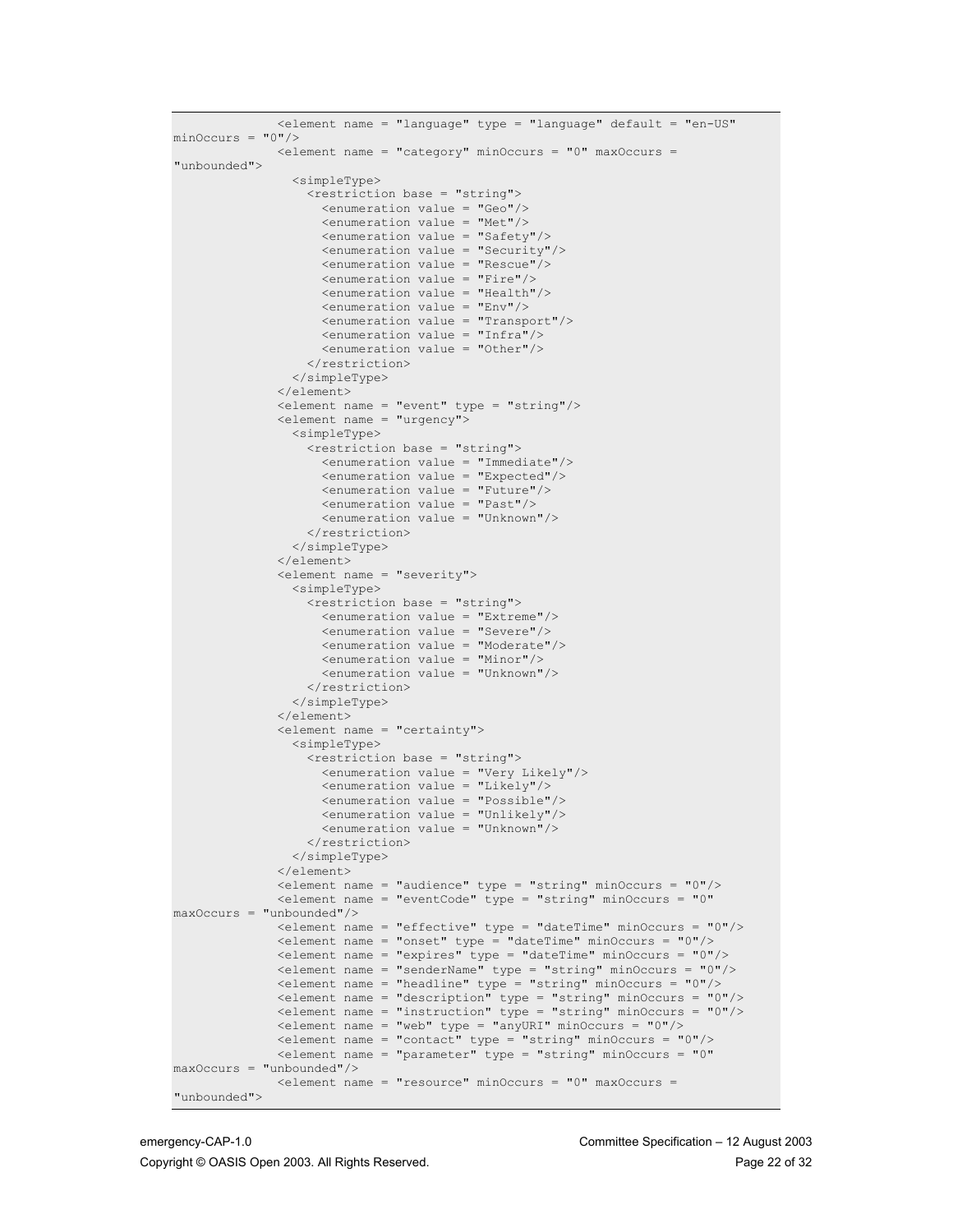```
 <complexType>
                   <sequence>
                    \epsilon-element name = "resourceDesc" type = "string"/>
                   \leq element name = "mimeType" type = "string" minOccurs = "0"/>
<element name = "size" type = "integer" minOccurs = "0"/>
 <element name = "uri" type = "anyURI" minOccurs = "0"/>
                    \leq element name = "digest" type = "string" minOccurs = "0"/>
                   </sequence>
                 </complexType>
               </element>
              \leq element name = "area" minOccurs = "0" maxOccurs = "unbounded">
                 <complexType>
                   <sequence>
                   \epsilon-element name = "areaDesc" type = "string"/>
                   \leq element name = "polygon" minOccurs = "0" maxOccurs =
"unbounded">
                      <simpleType>
                        <list itemType = "string"/>
                       </simpleType>
                    \langle/element>
                    \leq element name = "circle" minOccurs = "0" maxOccurs =
"unbounded">
                      <simpleType>
                        <list itemType = "string"/>
                      </simpleType>
                     </element>
                     <element name = "geocode" type = "string" minOccurs = "0"
maxOccurs = "unbounded"/>
 <element name = "altitude" type = "string" minOccurs = "0"/>
 <element name = "ceiling" type = "string" minOccurs = "0"/>
                   </sequence>
                 </complexType>
               </element>
            </sequence>
           </complexType>
         </element>
       </sequence>
     </complexType>
   </element>
</schema>
```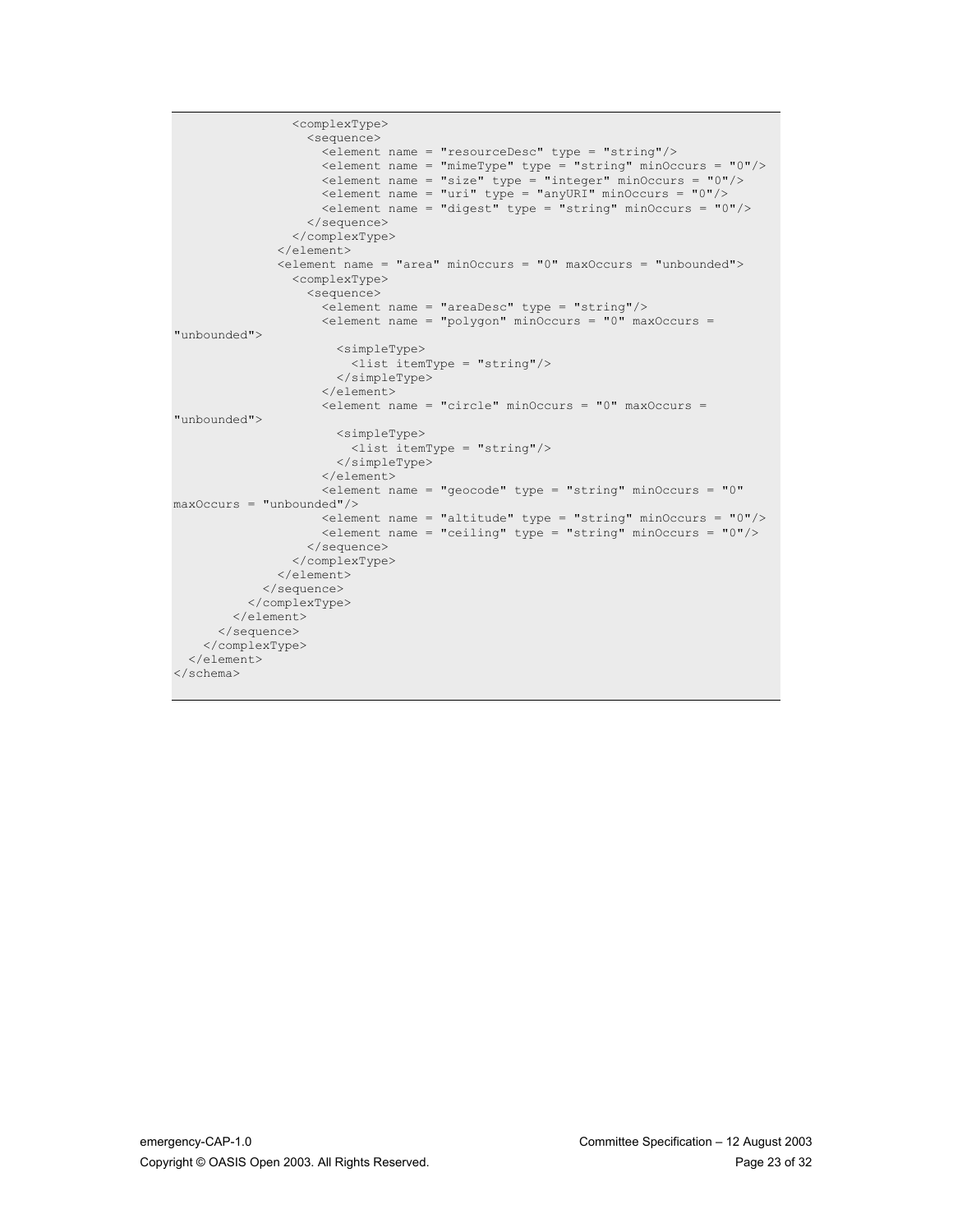# **Appendix A. CAP Alert Message Example**

#### **A.1. Homeland Security Advisory System Alert**

```
\langle ?xm1 version = "1.0" encoding = "UTF-8"?>
<alert xmlns = "http://www.incident.com/cap/1.0">
 <identifier>43b080713727</identifier>
 <sender>hsas@dhs.gov</sender>
 <sent>2003-04-02T14:39:01-05:00</sent>
 <status>Actual</status>
 <msgType>Alert</msgType>
 <scope>Public</scope>
 <info>
   <category>Security</category>
   <event>Homeland Security Advisory System Update</event>
   <urgency>Immediate</urgency>
   <severity>Severe</severity>
   <certainty>Likely</certainty>
   <senderName>U.S. Government, Department of Homeland Security</senderName>
   <headline>Homeland Security Sets Code ORANGE</headline>
   <description>The Department of Homeland Security has elevated the Homeland
Security Advisory System threat level to ORANGE / High in response to
intelligence which may indicate a heightened threat of terrorism.</description>
   <instruction> A High Condition is declared when there is a high risk of
terrorist attacks. In addition to the Protective Measures taken in the previous
Threat Conditions, Federal departments and agencies should consider agency-
specific Protective Measures in accordance with their existing
plans.</instruction>
   <web>http://www.dhs.gov/dhspublic/display?theme=29</web>
   <parameter>HSAS=ORANGE</parameter>
   <resource>
    <resourceDesc>Image file (GIF)</resourceDesc>
    <uri>http://www.dhs.gov/dhspublic/getAdvisoryImage</uri>
   \langle/resource>
   <area>
    <areaDesc>U.S. nationwide and interests worldwide</areaDesc>
   </area>
 </info>
</alert>
```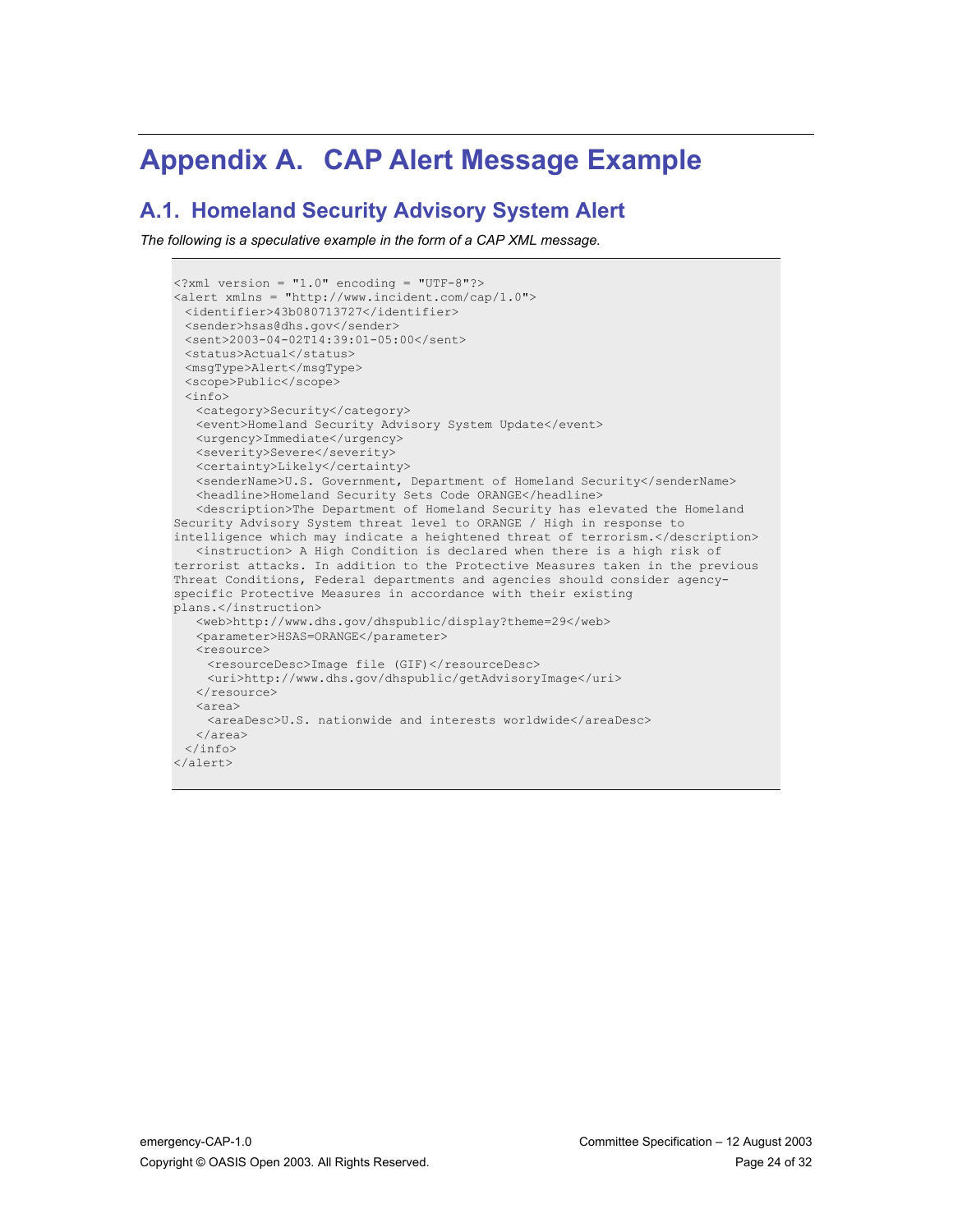## **A.2. Severe Thunderstorm Warning**

```
\langle ?xm1 version = "1.0" encoding = "UTF-8"?>
\text{kale} = \text{mhtp://www.incident.com/cap/1.0"}<identifier>KSTO1055887203</identifier>
 <sender>KSTO@NWS.NOAA.GOV</sender>
 <sent>2003-06-17T14:57:00-07:00</sent>
 <status>Actual</status>
 <msgType>Alert</msgType>
 <scope>Public</scope>
 <info>
   <category>Met</category>
   <event>SEVERE THUNDERSTORM</event>
   <urgency>Immediate</urgency>
   <severity>Severe</severity>
   <certainty>Likely</certainty>
   <eventCode>same=SVR</eventCode>
   <expires>2003-06-17T16:00:00-07:00</expires>
   <senderName>NATIONAL WEATHER SERVICE SACRAMENTO CA</senderName>
   <headline>SEVERE THUNDERSTORM WARNING</headline>
   <description> AT 254 PM PDT...NATIONAL WEATHER SERVICE DOPPLER RADAR
INDICATED A SEVERE THUNDERSTORM OVER SOUTH CENTRAL ALPINE COUNTY...OR ABOUT 18
MILES SOUTHEAST OF KIRKWOOD...MOVING SOUTHWEST AT 5 MPH. HAIL...INTENSE RAIN AND
STRONG DAMAGING WINDS ARE LIKELY WITH THIS STORM.</description>
   <instruction>TAKE COVER IN A SUBSTANTIAL SHELTER UNTIL THE STORM
PASSES.</instruction>
   <contact>BARUFFALDI/JUSKIE</contact>
   <area>
    <areaDesc>EXTREME NORTH CENTRAL TUOLUMNE COUNTY IN CALIFORNIA, EXTREME
NORTHEASTERN CALAVERAS COUNTY IN CALIFORNIA, SOUTHWESTERN ALPINE COUNTY IN
CALIFORNIA</areaDesc>
    <polygon>38.47,-120.14 38.34,-119.95 38.52,-119.74 38.62,-119.89 38.47,-
120.14</polygon>
    <geocode>fips6=006109</geocode>
    <geocode>fips6=006009</geocode>
    <geocode>fips6=006003</geocode>
   </area>
 </info>
</alert>
```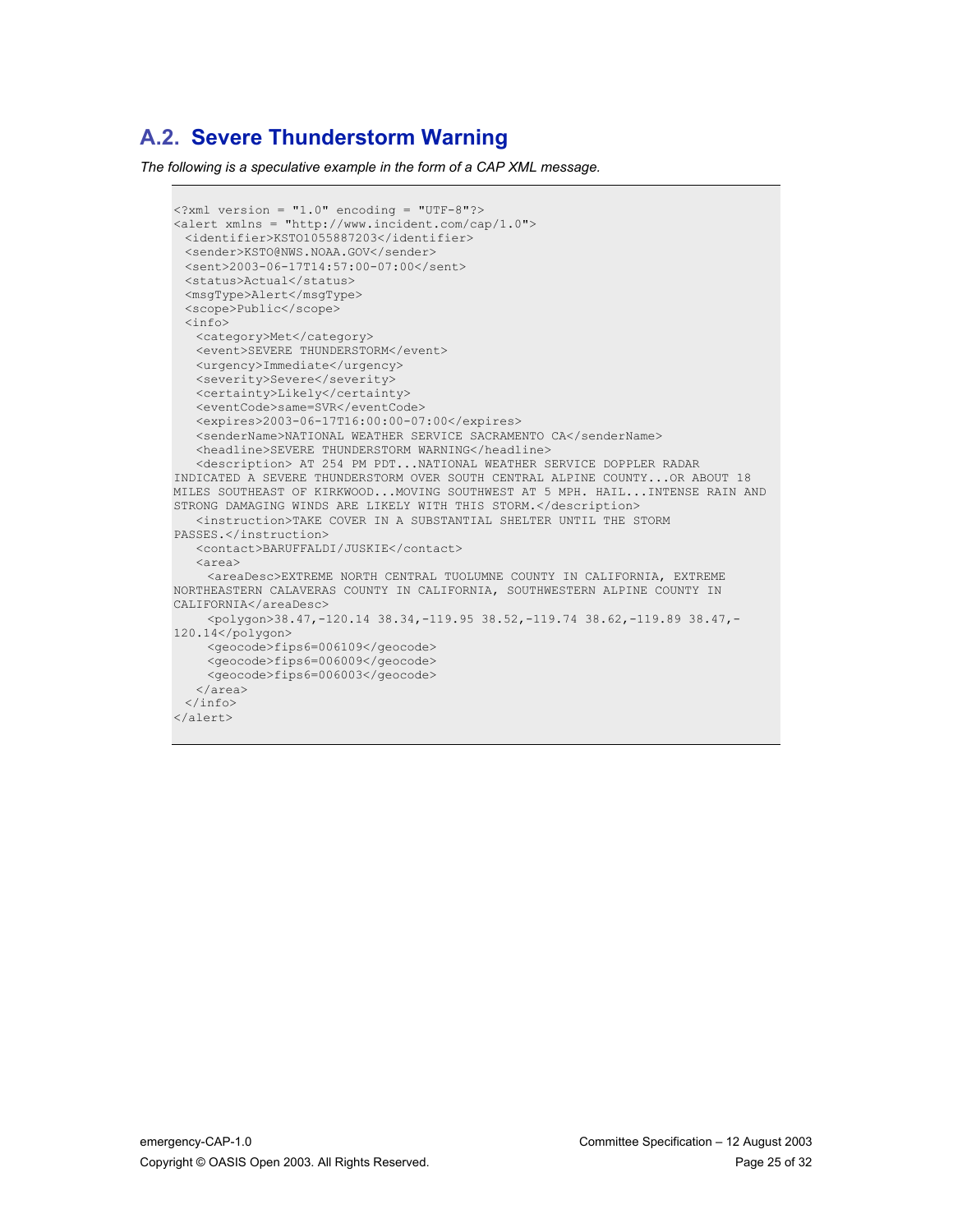## **A.3. Earthquake Report**

```
\langle ? \text{xml version} = "1.0" encoding = "UTF-8"?\rangle<alert xmlns = "http://www.incident.com/cap/1.0">
 <identifier>TRI13970876.1</identifier>
 <sender>trinet@caltech.edu</sender>
 <sent>2003-06-11T20:56:00-07:00</sent>
 <status>Actual</status>
 <msgType>Alert</msgType>
 <scope>Public</scope>
 <incidents>13970876</incidents>
 <info>
   <category>Geo</category>
   <event>Earthquake</event>
   <urgency>Past</urgency>
   <severity>Minor</severity> 
   <certainty>Very Likely</certainty>
   <senderName>Southern California Seismic Network (TriNet) operated by Caltech
and USGS</senderName>
   <headline>EQ 3.4 Imperial County CA - PRELIMINARY REPORT</headline>
   <description>A minor earthquake measuring 3.4 on the Richter scale occurred
near Brawley, California at 8:53 PM Pacific Daylight Time on Wednesday, June 11,
2003. (This is a computer-generated solution and has not yet been reviewed by a
human.)</description>
   <web>http://www.trinet.org/scsn/scsn.html</web>
   <parameter>EventID=13970876</parameter>
   <parameter>Version=1</parameter>
   <parameter>Magnitude=3.4 Ml</parameter>
   <parameter>Depth=11.8 mi.</parameter>
   <parameter>Quality=Excellent</parameter>
   <area>
    <areaDesc>1 mi. WSW of Brawley, CA; 11 mi. N of El Centro, CA; 30 mi. E of
OCOTILLO (quarry); 1 mi. N of the Imperial Fault</areaDesc>
    <circle>32.9525,-115.5527 0</circle>
   </area>
 \langle/info>
</alert>
```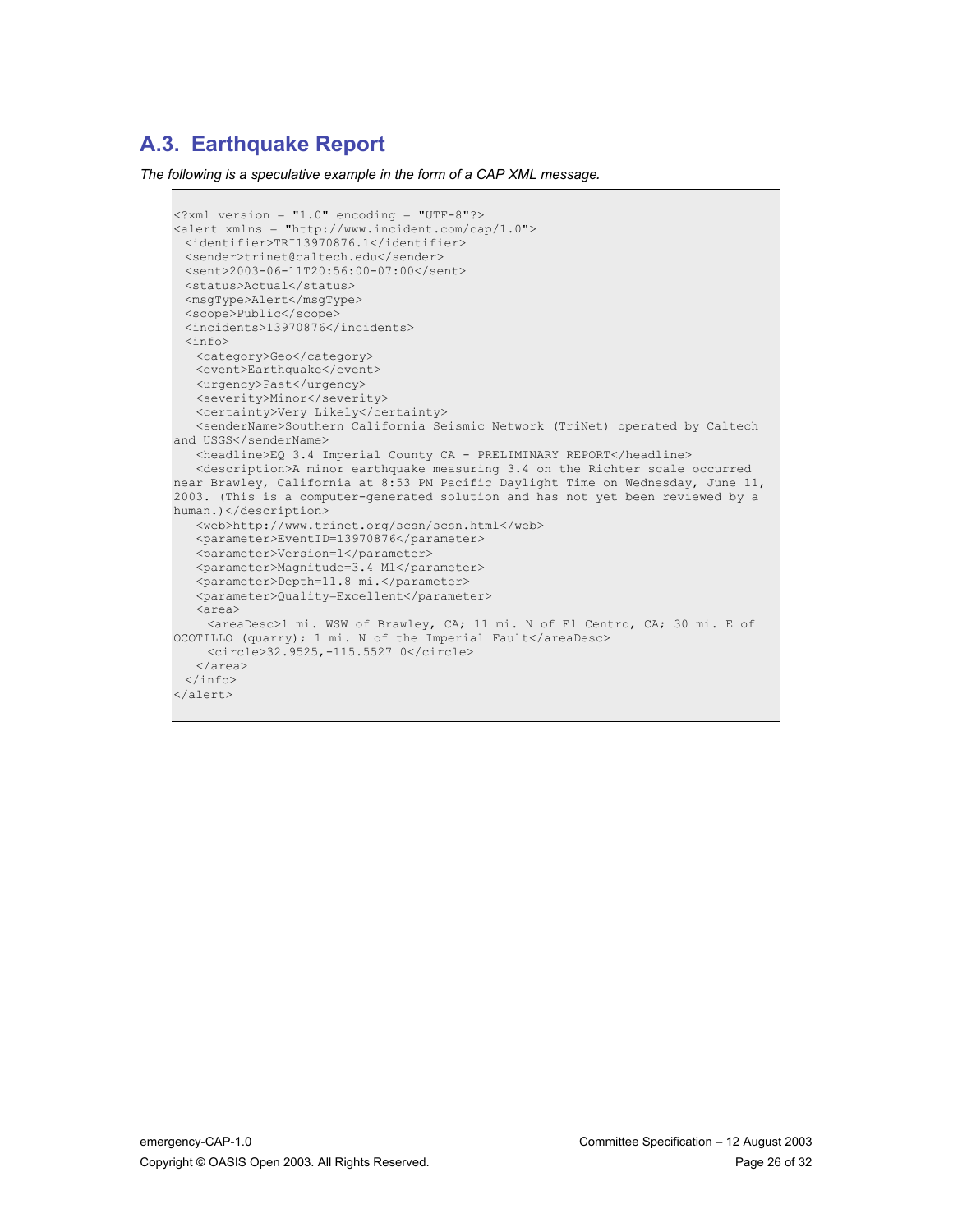## **A.4. AMBER Alert**

```
\langle 2 \times 2 \times 2 \times 1 \rangle version = "1.0" encoding = "UTF-8"?>
<alert xmlns = "http://www.incident.com/cap/1.0">
 <identifier>KAR0-0306112239-SW</identifier>
 <sender>KARO@CLETS.DOJ.CA.GOV</sender>
 <sent>2003-06-11T22:39:00-07:00</sent>
 <status>Actual</status>
 <msgType>Alert</msgType>
 <source>SW</source>
 <scope>Public</scope>
 \langleinfo\rangle<category>Rescue</category>
  <event>Child Abduction</event>
   <urgency>Immediate</urgency>
   <severity>Severe</severity>
   <certainty>Likely</certainty>
   <eventCode>same=CAE</eventCode>
   <senderName>LOS ANGELES POLICE DEPT - LAPD</senderName>
   <headline>AMBER ALERT</headline>
   <description>DATE/TIME: 06/11/03, 1915 HRS. VICTIM(S): KHAYRI DOE JR. M/B
BLK/BRO 3'0", 40 LBS. LIGHT COMPLEXION. DOB 06/24/01. WEARING RED SHORTS, WHITE
T-SHIRT, W/BLUE COLLAR. LOCATION: 5721 DOE ST., LOS ANGELES, CA. SUSPECT(S):
KHAYRI DOE SR. DOB 04/18/71 M/B, BLK HAIR, BRO EYE. VEHICLE: 81' BUICK 2-DR,
BLUE (4XXX000).</description>
   <contact>DET. SMITH, 77TH DIV, LOS ANGELES POLICE DEPT-LAPD AT 213 485-
2389</contact>
   <area>
    <areaDesc>Los Angeles County</areaDesc>
    <geocode>fips6=006037</geocode>
   </area>
 </info>
</alert>
```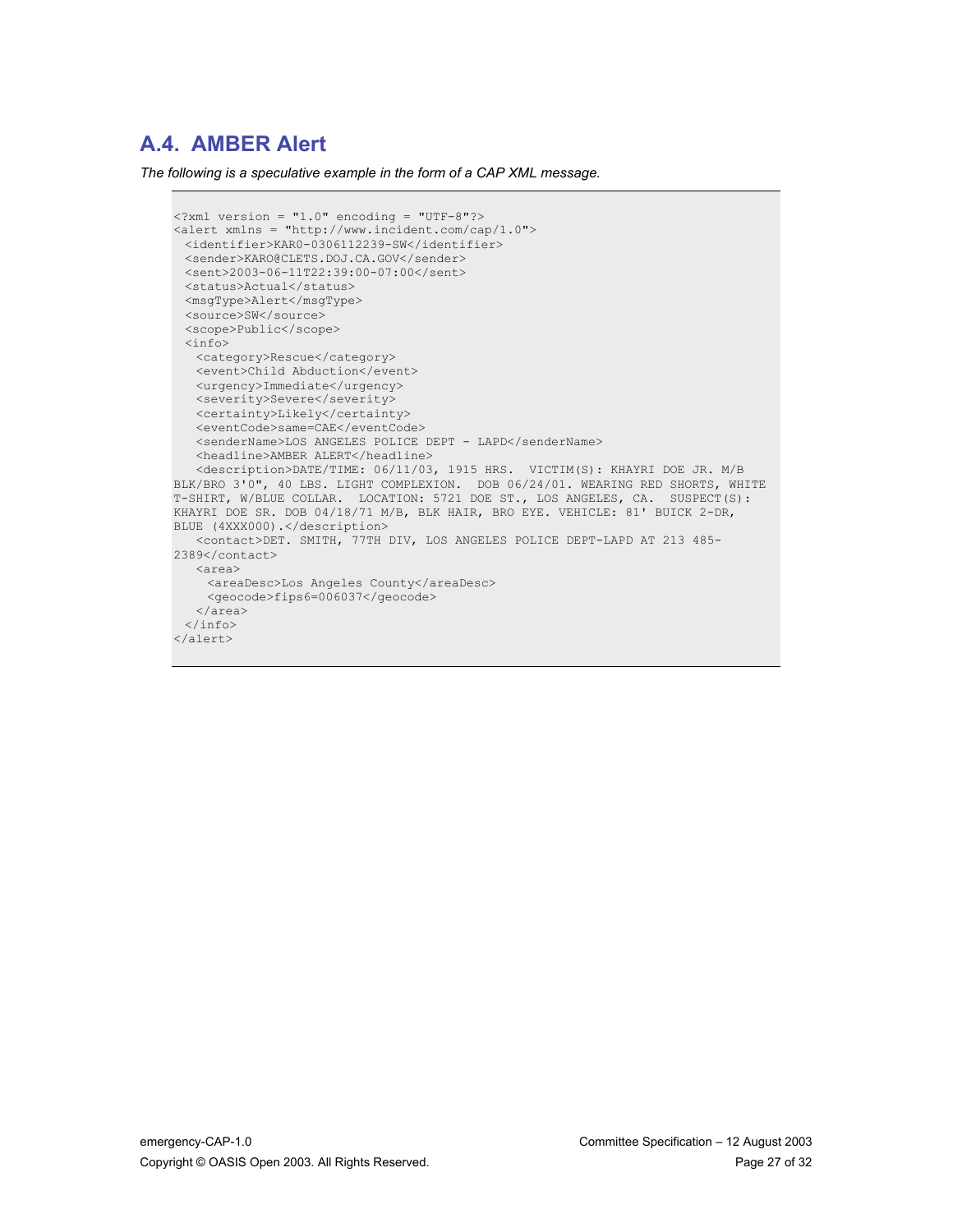# **Appendix B. Acknowledgments**

#### **B.1. OASIS Emergency Management Technical Committee, Notification Methods and Messages Subcommittee**

John Aerts, LA County Information Systems Art Botterell, Partnership for Public Warning Rex Brooks Thomas Bui, The Boeing Company Rick Carlton, e-Team Eliot Christian, US Department of the Interior Nasseam Elkarra Jason Gilliam, Blue292 David Hall Gary Ham, Disaster Management Interoperability Services Joyce Kern, Sungard Availability Services Bona Nasution, MTG Management Consultants Brian Pattinson, Unisys Walid Ramadan, Blue292 Dr. John Silva Fred Simonet, Ship Analytics Cathy Subatch, e-Team Jerry Weltman, IEM Ory Warshenbrot, Blue292 Allen Wyke, Blue292

## **B.2. Partnership for Public Warning**

The Common Alerting Protocol was sponsored into the OASIS standards process by the Trustees of the Partnership for Public Warning, a national non-profit institute devoted to the enhancement and expansion of effective public warning systems in the U.S, and internationally. Their support is gratefully acknowledged.

## **B.3. Common Alerting Protocol Working Group**

The initial design and demonstration of the Common Alerting Protocol Alert Message was performed by the Common Alerting Protocol Working Group, an ad-hoc committee of more than 130 emergency management and technology practitioners, including: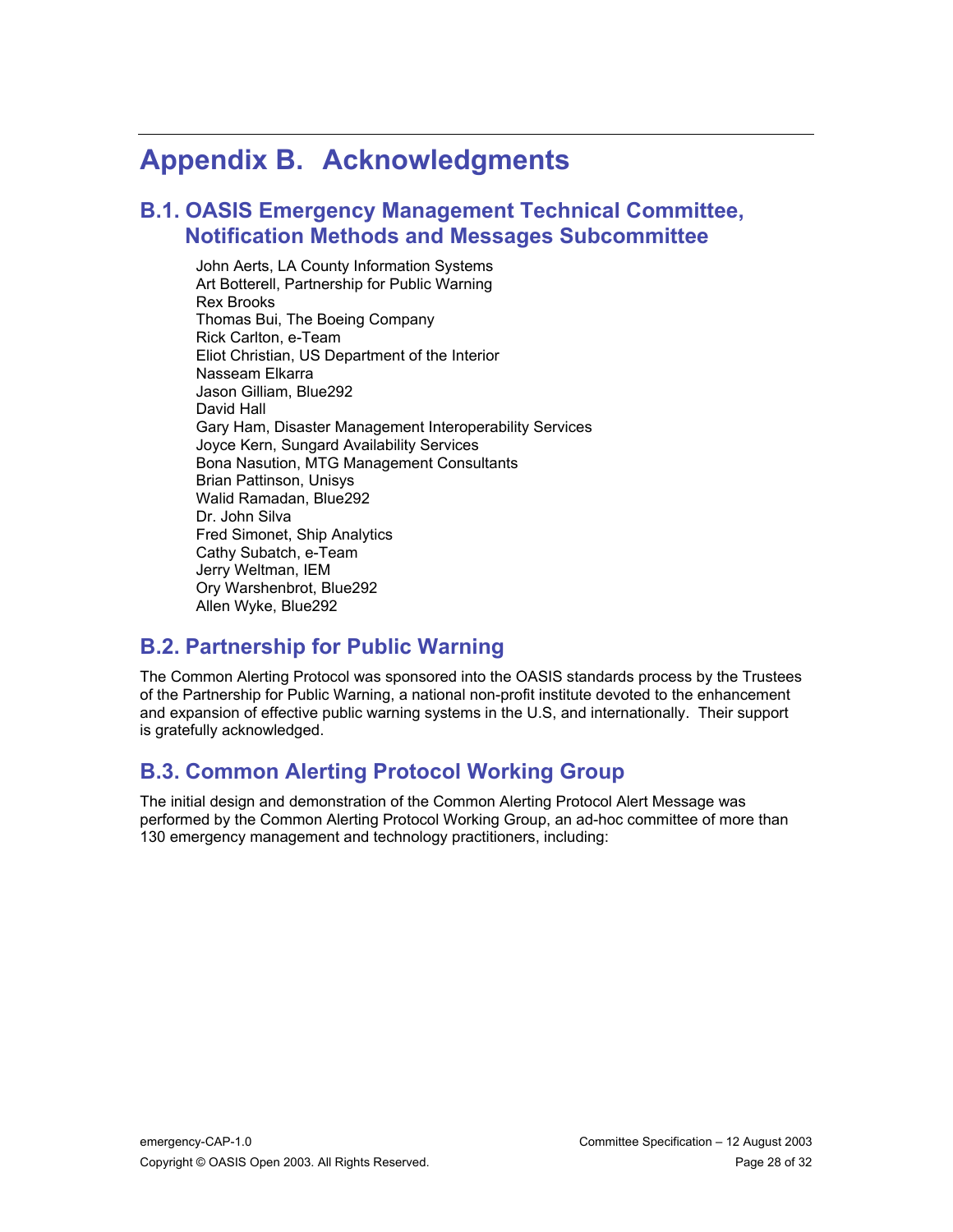Douglas Allport, The Allport Group Rex Buddenberg, Naval Postgraduate School Bill Butler, Los Angeles County Office of Emergency Management Neil Briscombe, QinetiQ (Great Britain) Kim Carsell, David Ford Consulting Engineers Phillip S. Cogan, Bernstein Communications Denis DesRosiers, CARIS-Universal Systems (Canada) Brian Dopp, Phoenix Disaster Services Paul Erling, Enera, Inc. Darrell Ernst, The MITRE Corporation John Fleming, Florida Emergency Management Agency Kevin Farrell, Aberdeen Proving Ground Lawrence C. Freudinger, NASA Dryden Flight Research Center David Gillen, mobileFOUNDATIONS Ben Green, California Office of Emergency Services Patrick Halley, The ComCARE Alliance Al Kenyon, Clear Channel Communications Elizabeth Klute, Contra Costa County (CA) Community Warning System Elden P. Laffoon, Sr., Midwest Computer Technical Dave Luneau, Classco Lois Clark McCoy, National Institute for Urban Search and Rescue Michael McGuire, Oregon Department of Human Services Peter B. Olinger, Lockheed Martin Space & Strategic Missiles David Oppenheimer, United States Geological Survey Rick Paige, Mendocino County (CA) Emergency Services Authority Darryl Parker, TFT Efraim Petel, HormannAmerica, David E. Price, Lawrence Livermore National Laboratory Valerie Quigley, Laurence Berkeley Laboratory Bob Robinson, Business Recovery Managers Association Don Root, California Office of Emergency Services Ben Rotholtz, Real Networks Richard Rudman, EAS Consultant Van H. Schallenberg, Professional Engineer Craig Schmidt, National Weather Service Jeffrey Silberberg, CompuDesigns Ingo Simonis, University of Muenster (Germany) John Sokich, National Weather Service Chris Warner, Earth911 Gram Wheeler, Microsoft Kon Wilms, NDS Amerca Theodore A. Wolf Jr., Search & Rescue Council of New Jersey

#### **B.4. Additional Contributors**

Kenneth Allen, Partnership for Public Warning Peter Anderson, Simon Fraser University (Canada) David Aylward, The ComCARE Alliance Alan Beiagi, GeoDecisions Ray Chadwick, Classco Cliff Dice, Dice Corporation Gary DuBrueler, Shenandoah County (VA) Emergency Management Sukumar Dwarkanath, The ComCARE Alliance Rich Eisner, California Office of Emergency Services David Fowler, City and County of San Francisco Daniel Gast, Orillion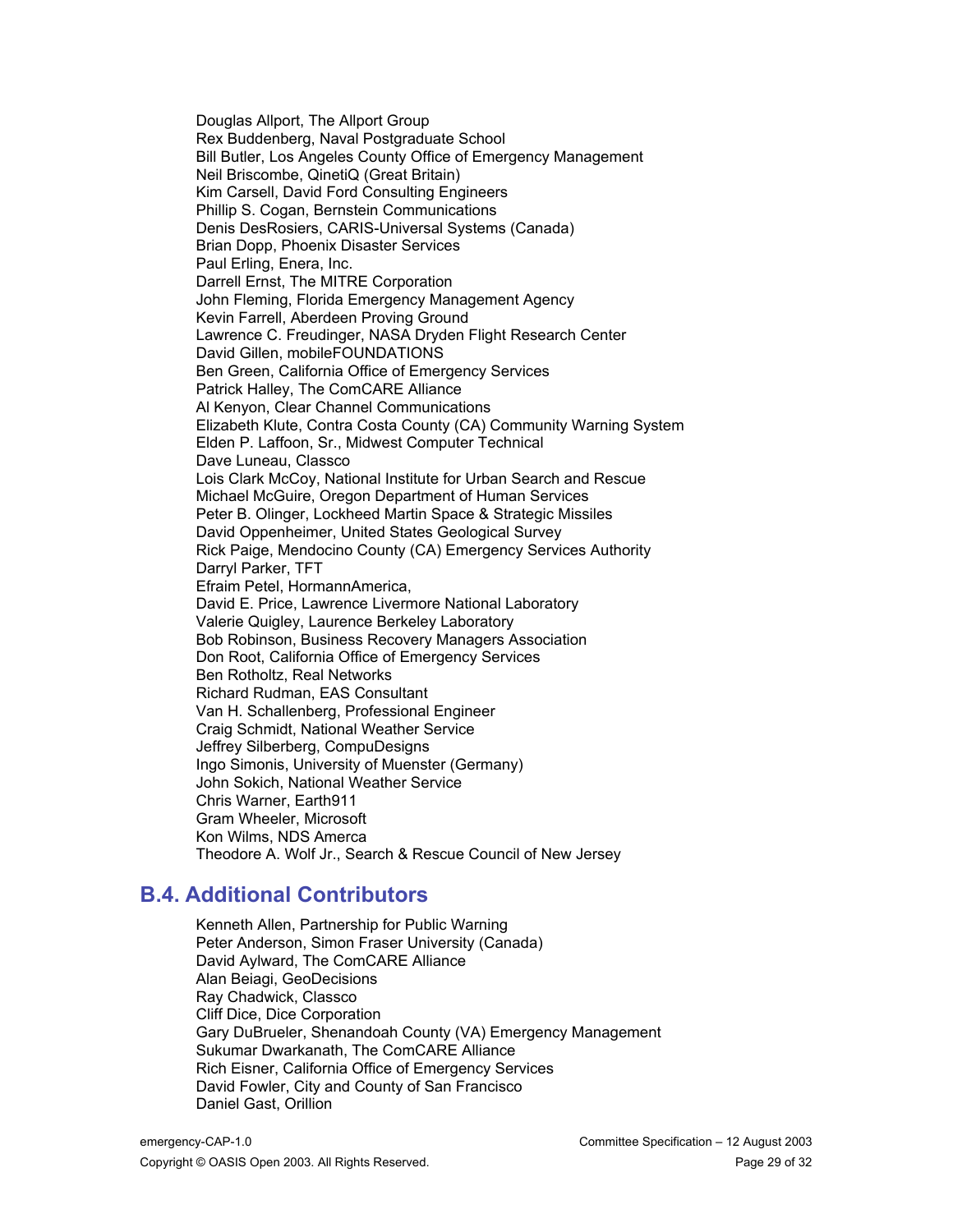Gan Wei Boon, Ministry of Home Affairs, Republic of Singapore Sol Glassner, The MITRE Corporation Alan Jones, USGS Joe Jumayao, Qualcomm John Laye, Contingency Management Consultants Dave Liebersbach, Alaska Emergency Management Roland Lussier, ComLabs Don Miller, Washington (state) Emergency Management Kent Paxton, San Francisco Office of Emergency Services Dr. Jack Potter, Winchester (VA) Medical Center Tim Pozar, CSI Telecommunications Tim Putprush, Federal Emergency Management Agency Randy Schulley, California Office of Emergency Services Alan Shoemaker, The MITRE Corporation Dr. Peter Ward, Partnership for Public Warning Herbert White, National Weather Service George Whitney, California Office of Emergency Services Tom Worden, California Office of Emergency Services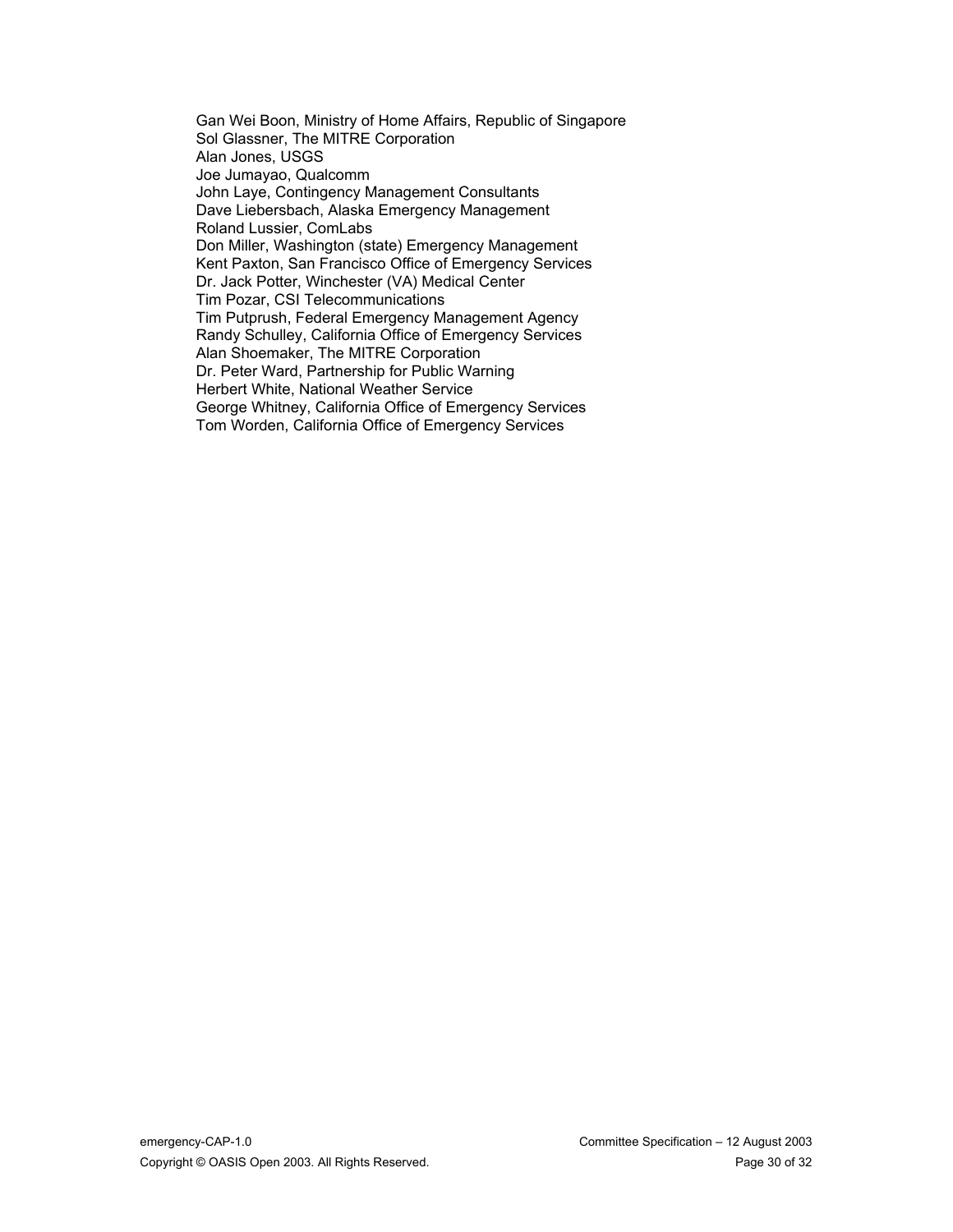# **Appendix C. Revision History**

| Rev   | <b>Date</b> | <b>By Whom</b>       | What                                                                                                                                                                                                                                                                   |
|-------|-------------|----------------------|------------------------------------------------------------------------------------------------------------------------------------------------------------------------------------------------------------------------------------------------------------------------|
| 1.0   | 2003-08-12  | <b>Art Botterell</b> | Adopted as Committee Specification                                                                                                                                                                                                                                     |
| 0.9a1 | 2003-07-28  | <b>Art Botterell</b> | Revisions:                                                                                                                                                                                                                                                             |
|       |             |                      | Renamed <address> to <addresses></addresses></address>                                                                                                                                                                                                                 |
|       |             |                      | Made various editorial corrections in the Context /<br>Class / Attribute / Representation and Definition<br>and Optionality columns of the Data Dictionary<br>(Section 3.2)                                                                                            |
|       |             |                      | Amended examples in Appendix A.2 and A.4 to<br>illustrate use of <eventcode> and <geocode> for<br/>EAS/SAME codings</geocode></eventcode>                                                                                                                              |
|       |             |                      | Edited XML schema to replace enumeration for<br><category> (inadvertently omitted in 0.9a)</category>                                                                                                                                                                  |
| 0.9a  | 2003-07-21  | Art Botterell        | Revisions:                                                                                                                                                                                                                                                             |
|       |             |                      | Re-designated document as Working Draft                                                                                                                                                                                                                                |
|       |             |                      | Replaced <audio> and <image/> with the <resource><br/>complex element in Structure of the CAP Alert<br/>Message (Section 1.3), the Document Object Model<br/>(Section 3.1), the Data Dictionary (Section 3.2), and<br/>the example in Appendix A.1.</resource></audio> |
|       |             |                      | Modified definition of <polygon> in the Data<br/>Dictonary (Section 3.2) for GML conformance, and<br/>amended the examples in Appendix A.</polygon>                                                                                                                    |
|       |             |                      | Added Implementation Note (Section 3.3.2) warning<br>against misleading precision in coordinate values                                                                                                                                                                 |
|       |             |                      | Substituted term "required" for "mandatory" in Data<br>Dictionary (Section 3.2) optionality entries                                                                                                                                                                    |
|       |             |                      | Added context to ISO 11179 delineation in Data<br>Dictionary (Section 3.2)                                                                                                                                                                                             |
|       |             |                      | Created separate "alertInfo", "alertInfoResource" and<br>"alertInfoArea" class designations in Data Dictionary<br>(Section 3.2)                                                                                                                                        |
|       |             |                      | Renamed <reference> to <references></references></reference>                                                                                                                                                                                                           |
|       |             |                      | Renamed <incident> to <incidents></incidents></incident>                                                                                                                                                                                                               |
|       |             |                      | Redesignated <incidents> as a "group" instead of a<br/>"name"</incidents>                                                                                                                                                                                              |
|       |             |                      | Redesignated <polygon>, <circle> and <geocode><br/>as "optional" instead of "conditional"</geocode></circle></polygon>                                                                                                                                                 |
|       |             |                      | Redesignated <category> as "optional"</category>                                                                                                                                                                                                                       |
|       |             |                      | Updated the XML Schema (Section 3.4) to reflect<br>above changes in Data Dictionary and Object Model                                                                                                                                                                   |
|       |             |                      | Restored prefix in XML Schema (Section 3.4) as<br>required by some XML validators                                                                                                                                                                                      |
| 0.9   | 2003-06-26  | <b>Art Botterell</b> | Editorial corrections in<br>Appendices A and B                                                                                                                                                                                                                         |
| 0.9   | 2003-06-20  | <b>Art Botterell</b> | <b>Draft for Comment</b>                                                                                                                                                                                                                                               |